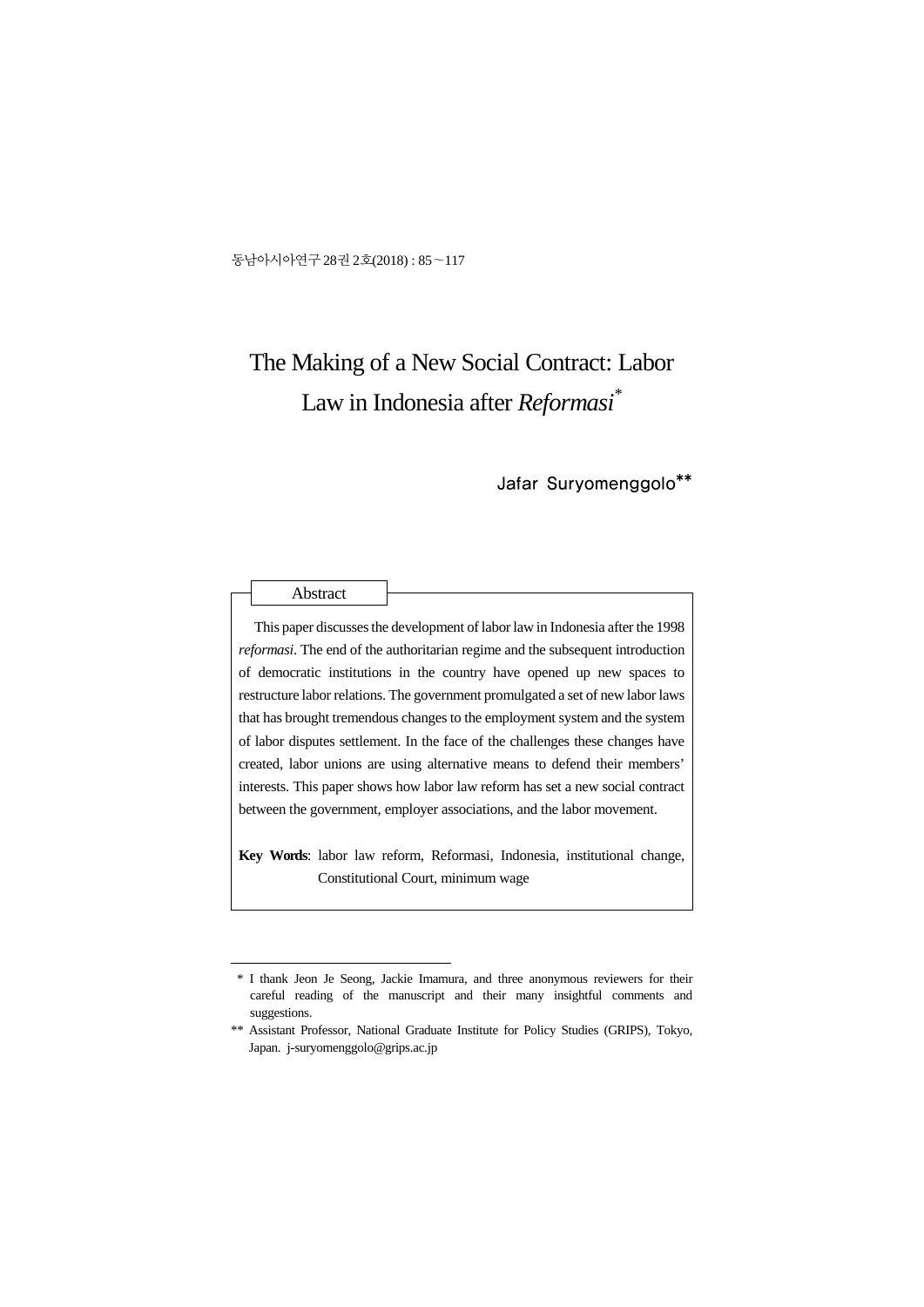For many developing countries in Asia, formulating a national economic policy, including policies around the domestic labor market, is key to reaching development targets. Such a policy is often designed according to industrial and macro-economic preferences, with the general idea to integrate resources, including labor, for an economic development that is believed will bring welfare for the nation's entire population. In practical terms, it involves how the working population is utilized and later regulated to run the nation's economy. However, as most of these countries are still struggling to overcome a number of institutional problems in policy formulation, the road to transform the national economy is not smooth. Indonesia is a case in point (Dhanani et al. 2010).

This article discusses the changes in labor laws after the 1998 *reformasi* in Indonesia as a process of integrating and regulating labor within the nation's economic program. These changes are part of the nation's attempt to reform all of its legal institutions to address the chronic problems of corruption and cronyism, and to cut down its notorious time-consuming and expensive legal procedures (Gray 1991) under a general program of "good governance." They were also an attempt to respond to the demand of the market forces to integrate Indonesia into the global economy. Specifically in terms of labor law, these changes included a re-arrangement of institutions that neutralized the labor movement and ensured a business-friendly environment.

The pattern of change that took place in Indonesia is not an unusual one; it can be observed in other developing countries in Asia (and in other regions, as well) where there is a need to reform labor law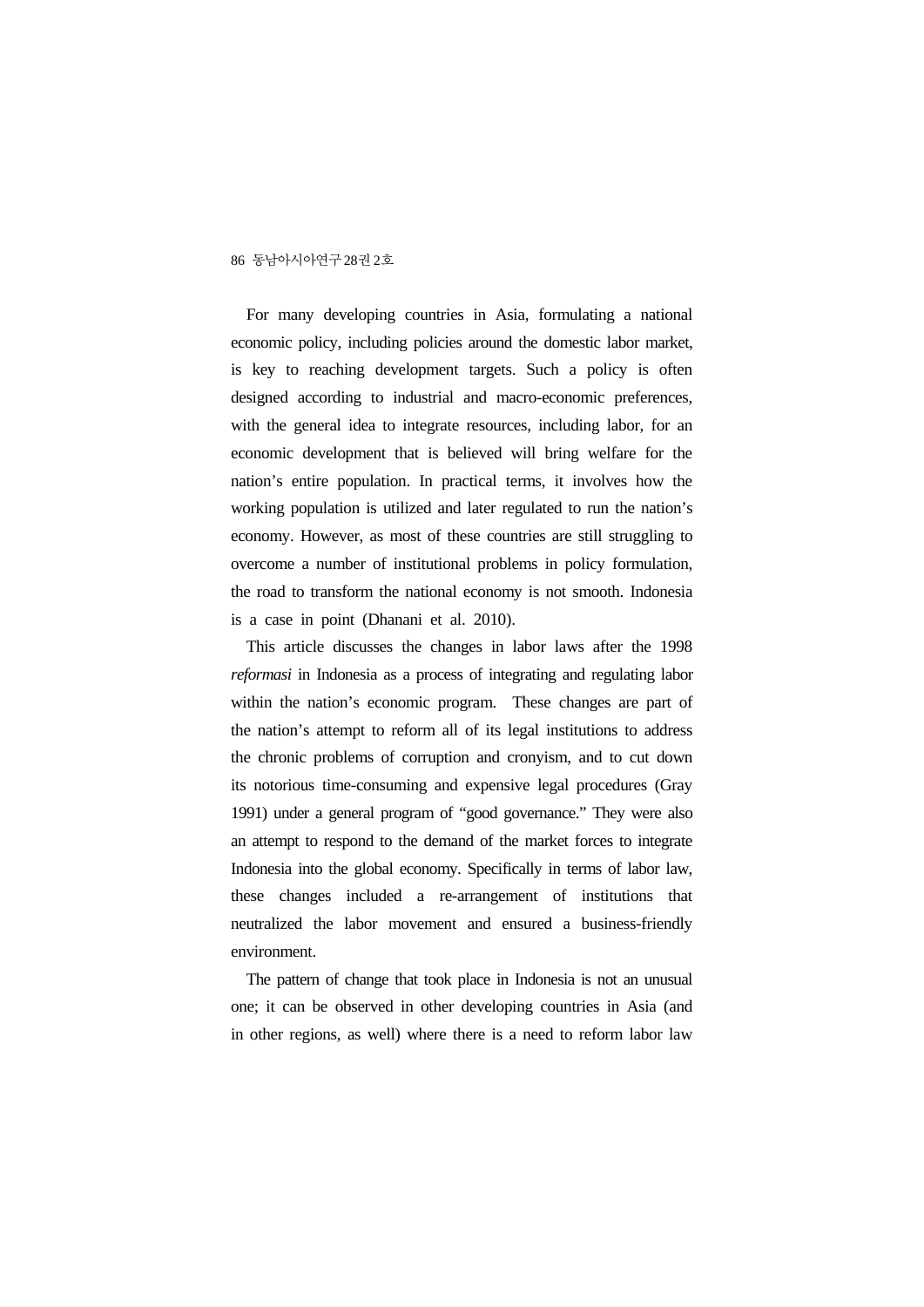and its "outdated" institutions to obtain some fresh features of "transparency" in the legal system (Gallagher and Dong 2011; Mitchell et al. 2014; Tekle 2010). At the same time, there is also a political pressure to make post-war labor law more responsive to the liberalization of the market economy (Carse and Njoya 2015; Novick et al. 2009). In that sense, labor law after *reformas*i 1998 was transformed not merely to install some elements of "good governance," but also, and primarily, to answer the economic challenges that Indonesia began—and continues to—face in the globalized market. Davies and Feedland (2007: 5) sum up the pattern of reform this way:

"....labour law began to move out of the zone of 'social law' and worker protection, and became part of a larger and rather different vision of labour market regulation in the interests of a free market economy."

As has also been observed in other countries, these changes to labor law are not only considered to be addressing contemporary economic challenges, but are also used to rationalize the state and its apparatus to uphold certain values under "democracy promotion"1) and to provide the state with necessary legal foundations to regulate the economy—including, to restrain labor—within the rhetoric of the "rule of law" (Teitelbaum 2011). Initially, Indonesian unions, similar to labor movements in post-authoritarian societies elsewhere, welcomed the democratic opening of the *reformasi*. As these legal

<sup>1)</sup> For general discussion on "democracy promotion," see Murphy (2012); Sukma (2011).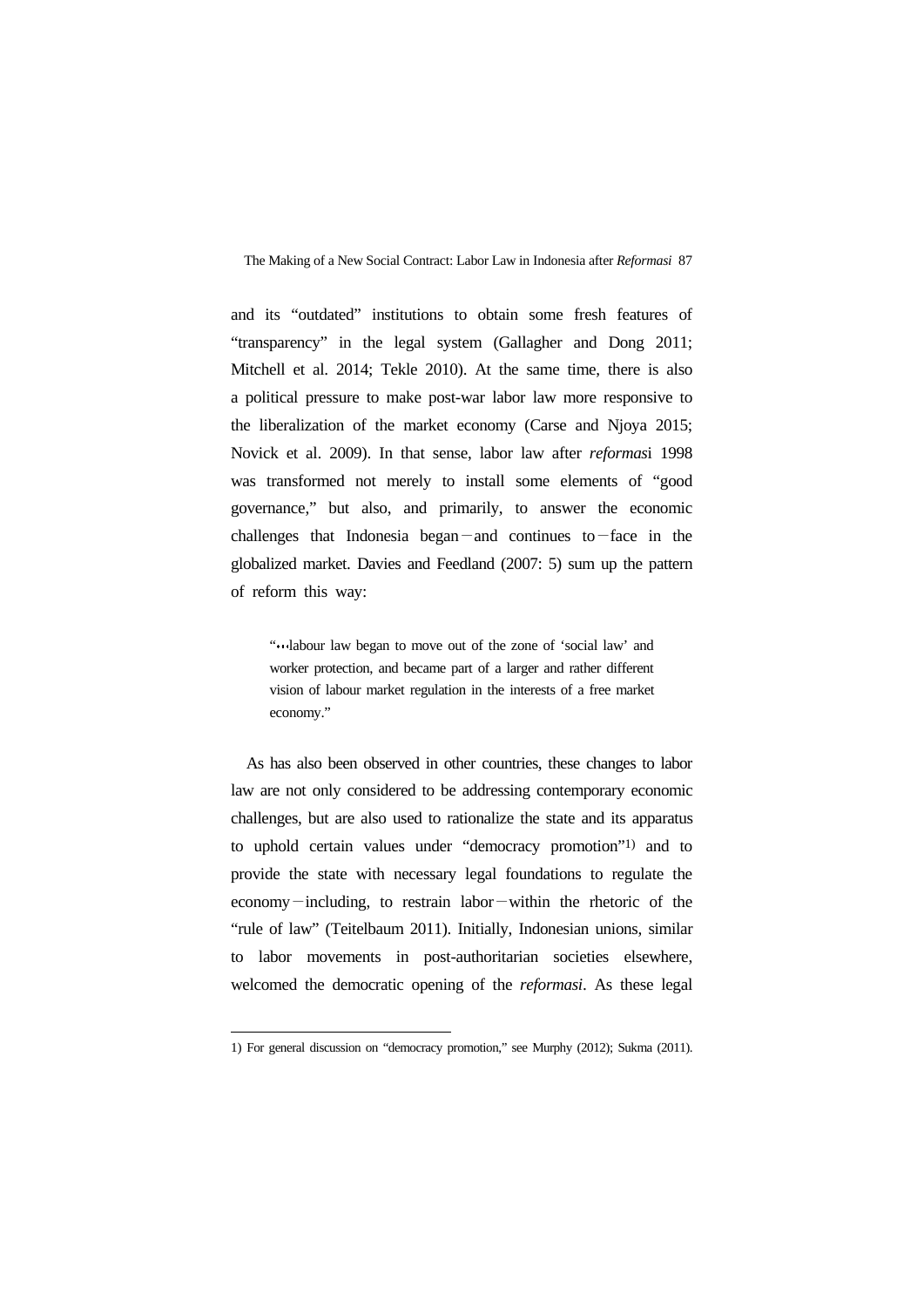changes unfolded, however, unions started to question the reform's liberal trajectories and market oriented agendas. Therefore, this paper argues that the changing nature of labor law after the 1998 *reformasi*  needs to be seen as a negotiation (albeit, an unequal one) between the state and its working population for a new social contract. This new social contract operates under a liberal conception of law, which exists, to quote Klare (1982: 65), "to promote an ideology and evolve a set of institutions that legitimate and reinforce socially unnecessary hierarchy in the workplace."

This article starts with a description of the institutional changes around labor that began a few months after the *reformasi* 1998 and continued until 2006 under a program known as "Labor Law Reform." The program brought tremendous changes in how labor, and labor relations, are regulated, managed, and controlled. These changes, as noted in previous studies (Lindsey and Masduki 2002; Tjandra 2003; Isaac and Silalaksmi 2008), are not without problems. This article sees these problems as part of the process of negotiating how new legal institutions are introduced, perceived and implemented in a newly democratizing Indonesia. It deals with the state's capacity to govern labor and at the same time, respond to the contemporary needs of the market (Breining-Kaufmann 2007; Vranken 2009). It then discusses how the labor movement has been resisting these changes from both within and outside of formal institutions, with limited success. Unions are forced to develop strategies in facing the uncontrollable forces of globalisation that are not economically friendly to their collective power. Meanwhile, as the negotiation over new laws gradually comes to be considered finalized, a new social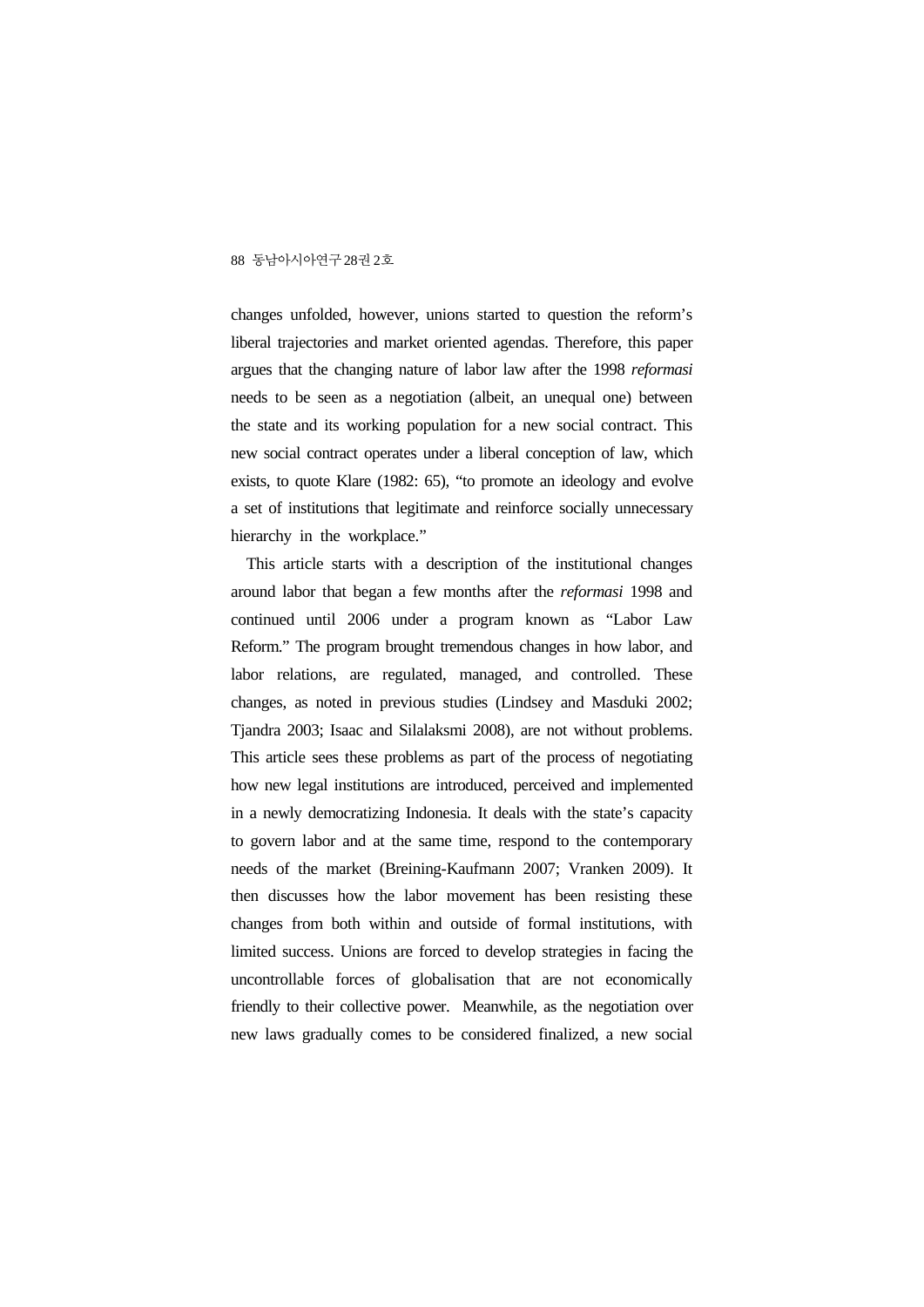contract, which is legally binding, emerges; new institutions are starting to operate and are slowly taking shape to manage labor relations.

## Institutional re-arrangement: 1998-2006

Once considered by the World Bank as an example of the "East Asian Miracle," Indonesia's New Order began to crumble with the 1997 Asian economic crisis. The economic growth rate plummeted, bringing down the government with it. In September 1998, just three months after the resignation of the authoritarian president Suharto, the Ministry of Manpower adopted Labor Law Reform as its formal working agenda. Fahmi Idris, the then Minister of Manpower in the Habibie interregnum cabinet, signed a technical assistance agreement with the International Labour Organization (ILO) soon after an ILO Direct Contact Mission to Indonesia in August 1998. The technical assistance was for a "review, revision, formulation or reformulation of practically all labor legislation with a view to modernizing and making them more relevant to and in step with the changing times and requirements of a free market economy..." (ILO 1999:19).

With the ILO's technical assistance, Indonesia's new government quickly ratified five main ILO conventions and by 2000, the country had become the first in Asia to ratify all eight fundamental ILO conventions (see Table 1). It was seen as an accomplishment and was soon followed by a bigger assistance project financed by the United States Department of Labor.2) The ILO/USA Declaration Project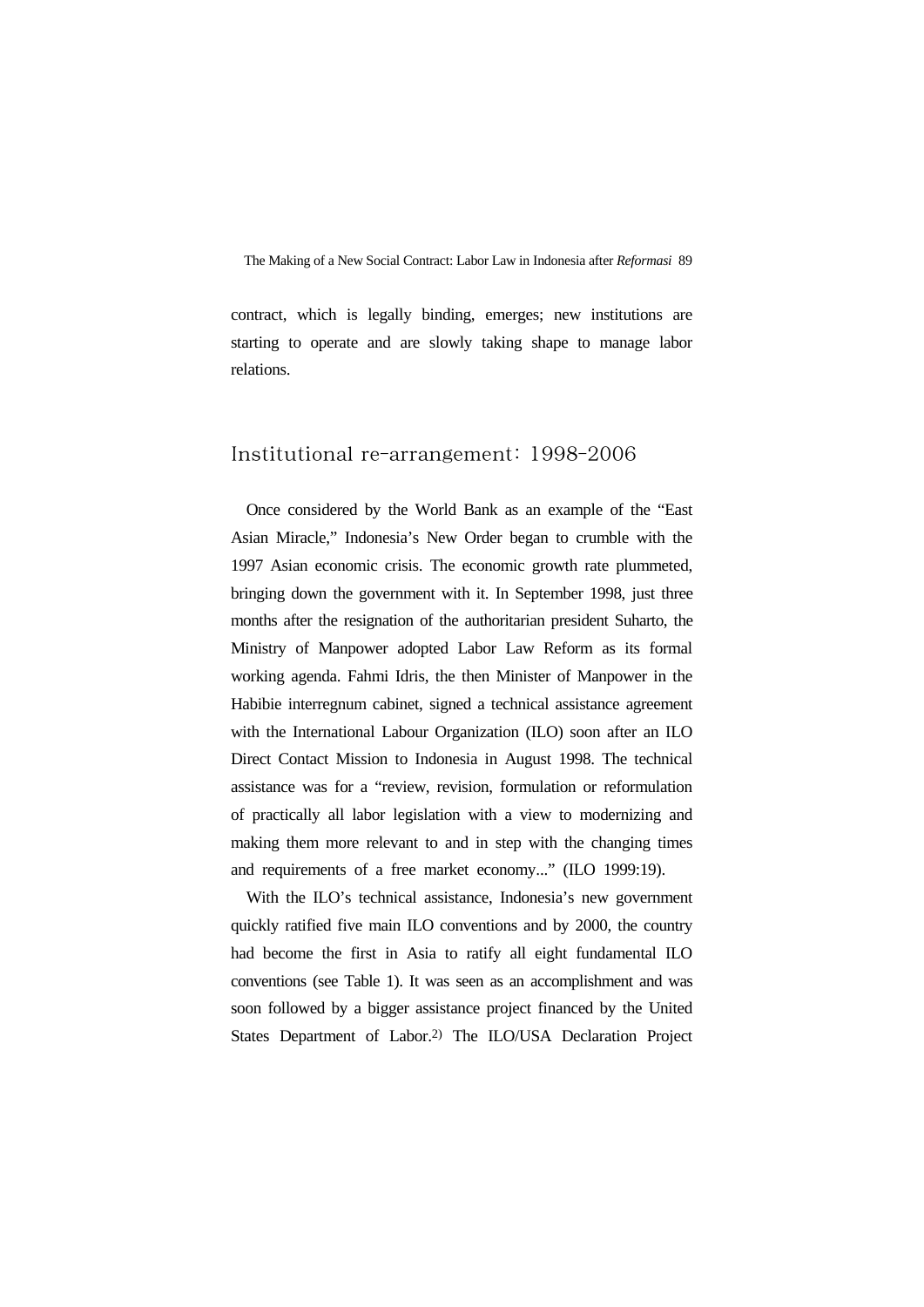Indonesia lasted for almost 5 years (February 2001-December 2006) and can be viewed as an endeavor to "transplant" laws (Watson 1996) or to advance the "legal culture" of human rights principles from developed (Western) nations to a developing one. The project has, indeed, introduced progressive concepts and institutions whose purpose is to protect workers' rights in Indonesia. However, as a technical assistance project, it has had limited impacts on the drafting and formulation of domestic laws. Furthermore, the institutionalization of human rights principles and workers' rights as the ILO conventions define them may be seen as part of what Cook (1998) calls a "democratic round." The ratification of the ILO conventions and introduction of Western concepts and institutions constituted the first phase of the Labor Law Reform.

|                | ILO convention                                                            | Date of ratification |
|----------------|---------------------------------------------------------------------------|----------------------|
|                | Convention no. 29 on Forced Labour                                        | March 31, 1933       |
| $\overline{2}$ | Convention no. 98 on The Right to Organize and Collective August 29, 1956 |                      |
|                | Bargaining                                                                |                      |
| 3              | Convention no. 100 on Equal Remuneration                                  | December 19, 1957    |
| 4              | Convention no. 87 on Freedom of Association                               | June 9, 1998         |
| 5              | Convention no. 105 on Abolition of Forced Labour                          | May 7, 1999          |
| 6              | Convention no. 138 on Minimum Age                                         | May 7, 1999          |
| 7              | Convention no. 111 on Discrimination                                      | May 7, 1999          |
| 8              | Convention no. 182 on the elimination of Worst Forms of May 8, 2000       |                      |
|                | Child Labour                                                              |                      |

Table 1. List of ILO fundamental conventions ratified by Indonesia

<sup>2)</sup> The multi-purpose project was implemented in Phase 1 (2001-2002) and Phase 2 (2003-2006) through pilot projects in major industrial cities in Jakarta, West Java, East Java, North Sumatra, Riau, Banten, and East Kalimantan. Its diverse agendas included a number of trainings and workshops for government officials, trade union officials, and employers, as well as an 18-month initiative of "promoting and realizing ILO's fundamental principles and rights at work" to the Indonesian national police.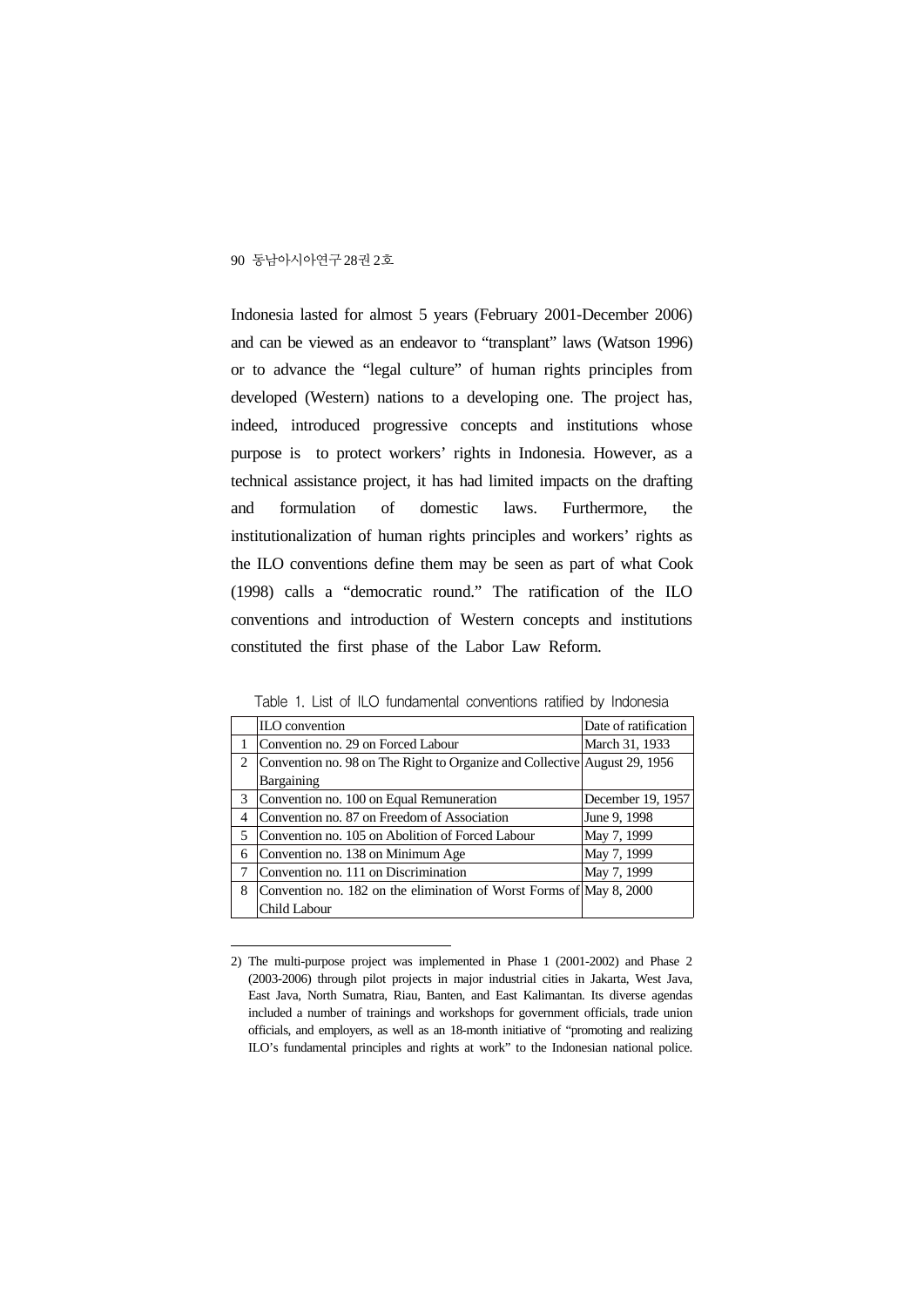After the ratification of the ILO conventions, the Indonesian government drafted three new labor bills, on trade unions (Law no. 21 Year 2000), on manpower and industrial relations (Law no. 13 Year 2003), and on labor dispute settlement (Law no. 2 Year 2004). The creation of domestic legislation constituted the second phase of the Labor Law Reform. There is no clear evidence as to why the reform included these three different laws as they were, but they were certainly formulated in order to substantially replace previous legislation that protected labor, especially Law no. 12 Year 1948, Law no. 22 Year 1957, and Law no. 14 Year 1969. Notwithstanding the controversial nature of the drafting process and promulgation of these laws, there are serious concerns about their content as well.

Law no. 21 Year 2000 encourages and protects the freedom of association of workers, allowing them to form and join unions of their own choice. As such, it has given rise to multiple unions in contemporary Indonesia. The number of unions listed with the Department of Manpower jumped from one monopolistic union in 1997 to 30 federations comprised of multiple unions in 2000 and 100 federations by 2009 (see Table 2).3) The Law also obligates employers to grant union officials and members leave from their work obligations to perform union activities (Article 29).4) Moreover, as prescribed in Articles 28 and 43, it prohibits employers to obstruct

<sup>3)</sup> By 2005, 11,464 factory-level unions were registered; they were mostly affiliated with one of the three largest confederations: Konfederasi Serikat Pekerja Seluruh Indonesia (KSPSI), Konfederasi Serikat Pekerja Indonesia (KSPI), and Konfederasi Serikat Buruh Sejahtera Indonesia (KSBSI).

<sup>4)</sup> Article 29 (1) states that an employer must provide opportunities for officials and members of a trade union to carry out trade union activities during working hours that are agreed upon by both parties and or arranged in a collective labor agreement.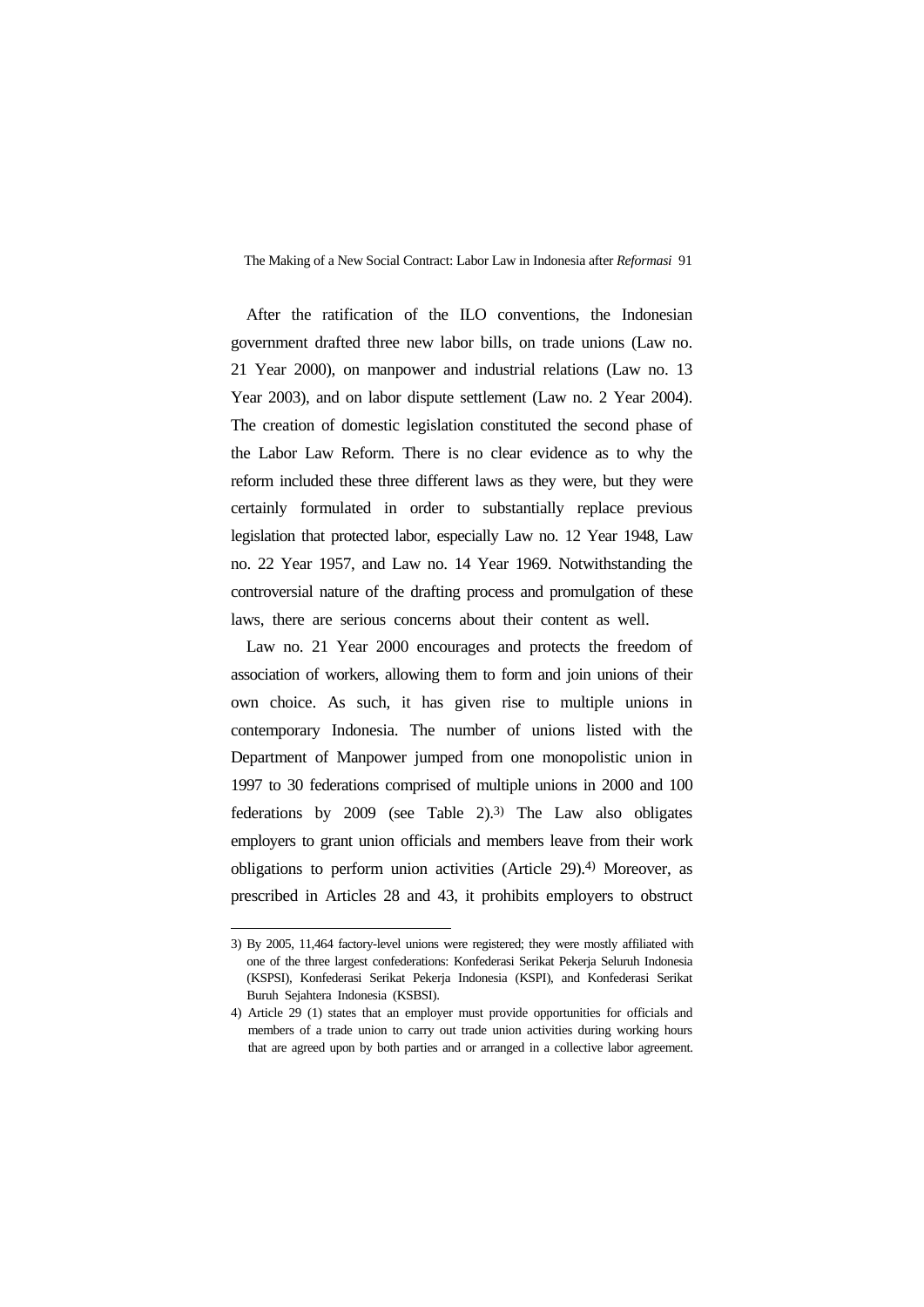union activities by means of dismissal, suspension, reduction of wages, intimidation, and campaigning against the formation of a union, and also contains a criminal penalty of up to five years imprisonment and/or a 500 million Rupiah fine for such violations.5) In this regard, all these provisions of the laws are in accordance with the ratified ILO conventions to guarantee workers' basic rights to organize. The provisions create a more democratic environment for unions to foster and develop, while at the same time make employers aware of their legal obligations. By passing these laws, the interregnum government succeeded in building an image of itself as committed to democratic ideals and supportive of legal reform, wholly different from the former authoritarian regime.





Meanwhile, Law no. 13 Year 2003 confirms the basic legal

<sup>5)</sup> Article 28 prohibits anyone from preventing or forcing a worker from forming or not forming a trade union, becoming or not becoming a union official, becoming or not becoming a union member, and or carrying out or not carrying out trade union activities.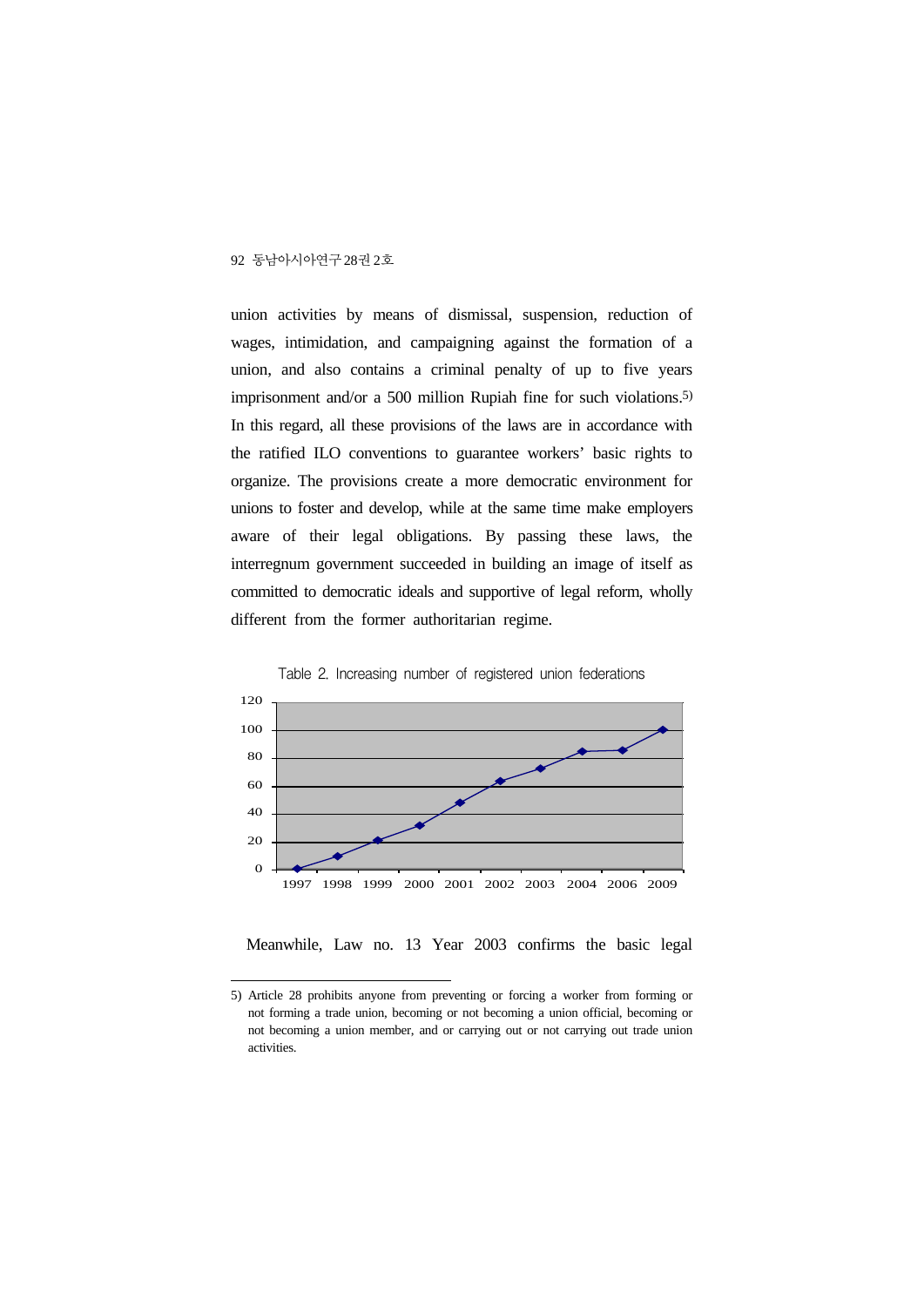framework for workers' rights within an extensive range of issues, such as wages, working hours, occupational health and safety, and child labor. It declares the basic workweek as forty hours long, with overtime wages to be paid for work in excess of it, and regulates rest time and holiday leave (Articles 77 and 79).6) It prohibits child labor, defined as any employment of any person under thirteen years of age and the employment in dangerous or full-time work of any person under eighteen years of age (Articles 69 and 74).7) These provisions are also in accordance with the ratified ILO conventions to eliminate the worst forms of child labor and protect workers' rights to rest.

In addition to protective provisions similar to the previous law (Law no. 12 Year 1948),8) Law no. 13 Year 2003 legalizes contract-based employment relations and introduces the outsourcing system. Accordingly, employers are permitted to employ workers on a contract basis with a specified term of up to two years that is renewable for another term of up to one year (Articles 57, 58, and 59).9) It also allows firms, in certain industries, to hand over

<sup>6)</sup> Article 77 states that any employer is under obligation to observe the regulation on working hours. Working hours are arranged as follows: 7 hours per day and 40 hours per week for 6 working days in a week, or 8 hours per day and 40 hours per week for 5 working days in a week. Article 79 states that any employer is under obligation to allow its workers to take a rest and leave.

<sup>7)</sup> Article 69 states that the employment of children aged between 13 years old and 15 years old for light work shall be permitted as long as the job does not stunt or disrupt their physical, mental, and social development. Article 74 states that it is forbidden to employ and involve children in the worst forms of child labor.

<sup>8)</sup> It is worthy to note that in certain areas (such as working hours, occupational health and safety, and child labor), Law no. 12 Year 1948 also provides the same protective provisions as Law no.13 Year 2003.

<sup>9)</sup> Article 57 states that a work agreement for a specified period of time shall be made in writing and must be written in the Indonesian language with Latin alphabets. Article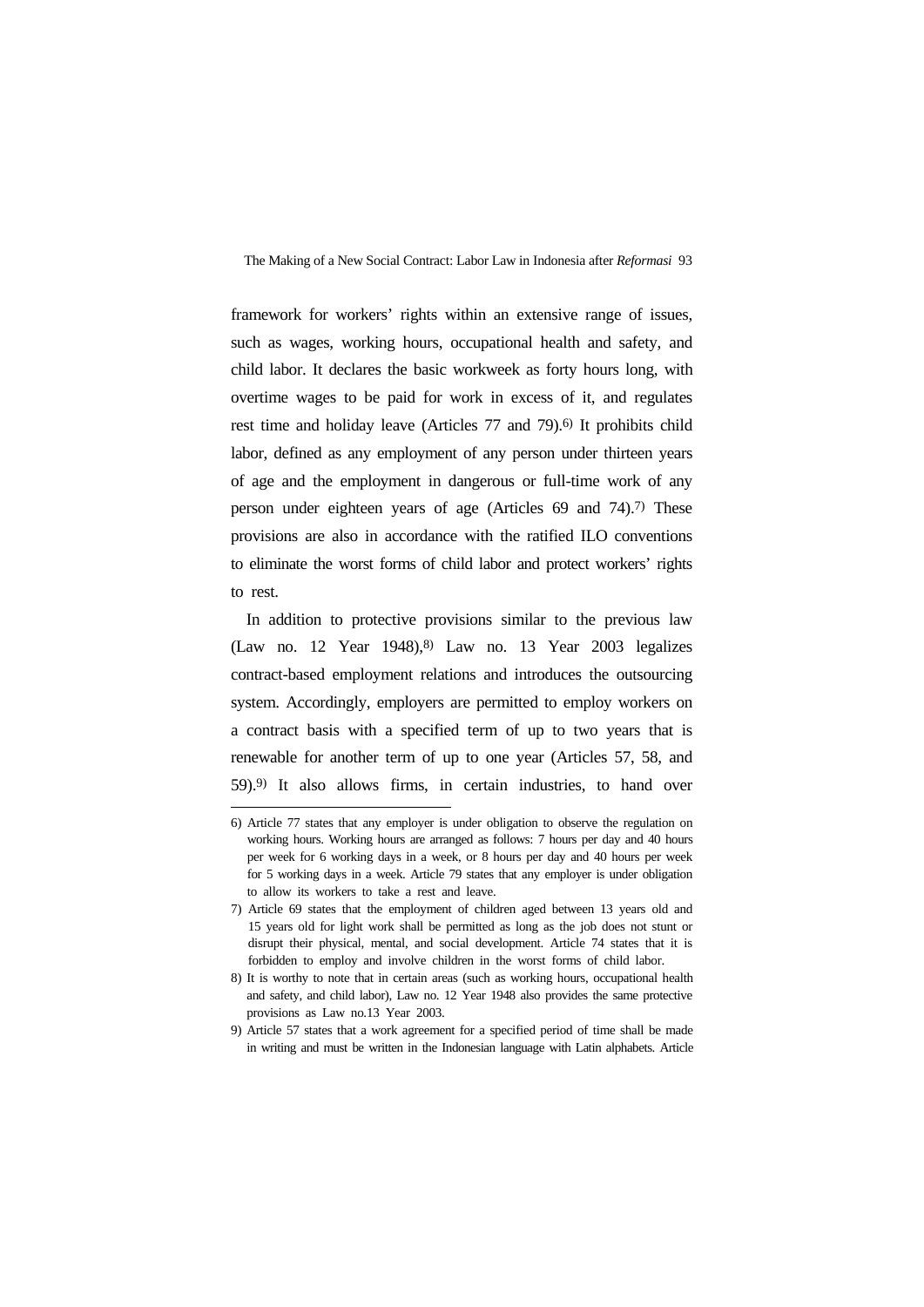"auxiliary activities" to other firms, under outsourcing practices (Articles 64, 65, and 66).10) Although contract-based employment relations and outsourcing were not new in Indonesia prior to 1998, these provisions are controversial because they legalize, instead of prohibit, the spread of an atypical—and less regulated/regulatable labor system in the formal sector. Notwithstanding this issue, these provisions were, and are, deemed necessary in order to make the labor market "more flexible," which in turn will "solve manpower issues" and "create economic growth that produces employment" (Ikhsan 2004).

As the final piece of the Labor Law Reform, Law no. 2 Year 2004 on Industrial Dispute Settlement establishes a new system of formal judiciary courts, known as Pengadilan Perselisihan Hubungan Industrial (PPHI or Industrial Dispute Court). By abolishing the existing Panitia Penyelesaian Perselisihan Perburuhan (P4D/P or Labor Dispute Settlement Committees), which operated under Law no. 22 Year 1957, the new law tasks the Industrial Dispute Court with examining and settling all labor disputes regardless of the nature of the dispute's origins. Unlike the P4D/P system that operated on an informal set of procedures, the Industrial Dispute Court is established as part of the Pengadilan Negeri (District Civil Court) and

<sup>59 (4)</sup> states that a work agreement for a specified period of time can be made for a period of no longer than 2 years and can only be extended once for one period no longer than 1 year.

<sup>10)</sup> Article 64 states that an enterprise may sub-contract part of its work to another enterprise under a written agreement of contract of work or a contract to supply labor. Article 66 (1) states that workers from a labor supplier must not be employed to carry out the enterprise's main activities or activities that are directly related to the production process, with the exception of auxiliary service activities or activities that are indirectly related to the production process.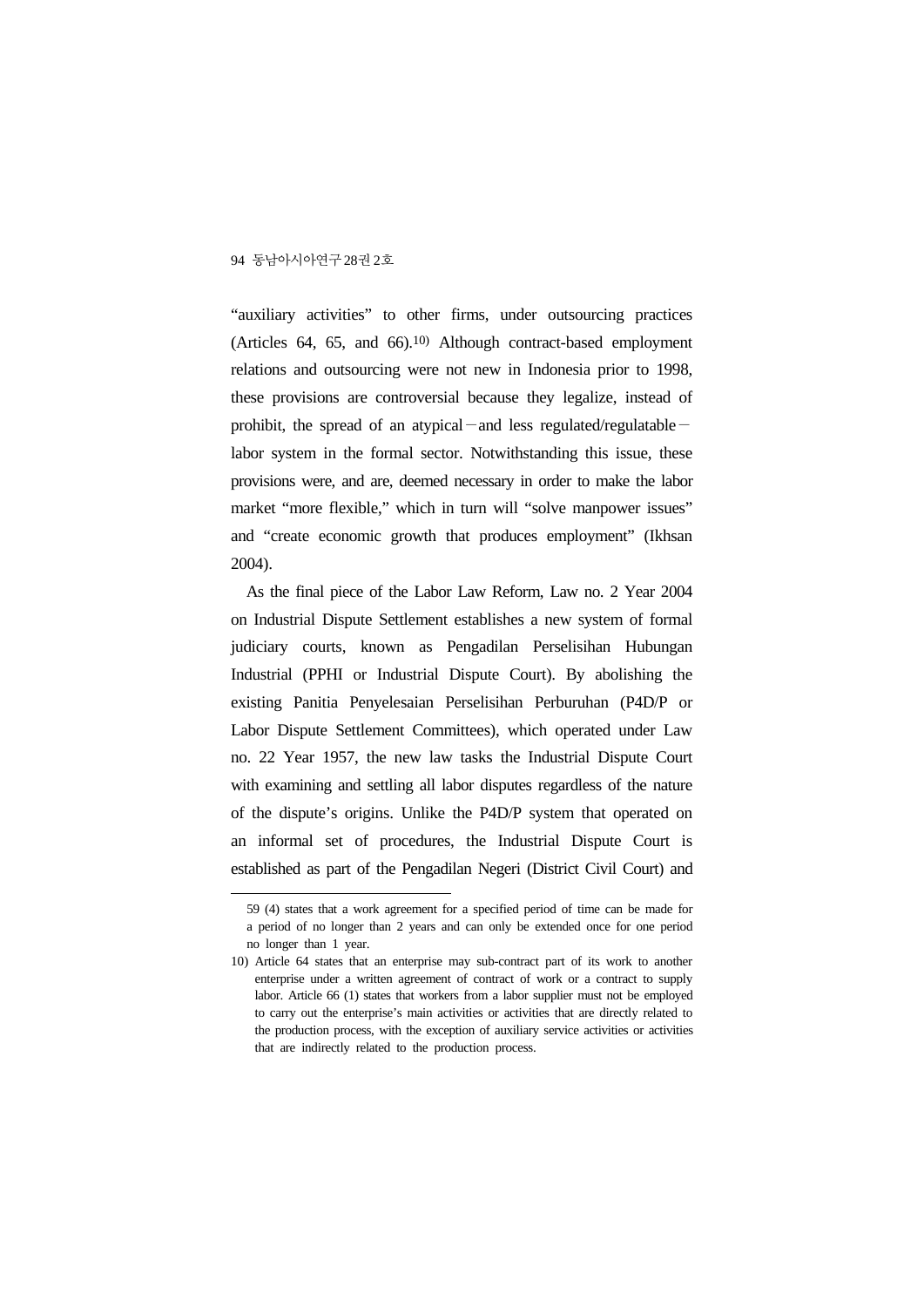is staffed by judges (with a composition of one career judge and two ad-hoc judges, respectively representing labor and employer associations).11) Accordingly, its litigation procedure is based on formal civil procedures (with slight modifications),<sup>12)</sup> which positions individual workers as common laypersons who need legal assistance from lawyers or experienced paralegals. Thus, under this new dispute settlement system, workers are forced to seek legal expertise that many unions are still lacking.

The new system also promotes the individualization of labor relations by granting access to any individual worker to bring a case to the court without having to be represented by a labor union. This is contrary to the previous dispute settlement system under P4D/P, which acknowledged the organizational standing of the union to represent and defend individual workers. Therefore, the new system undermined the ability of labor unions to defend the collective interests of workers just as they were beginning to develop institutional capacities in the post-1998 environment.

On paper, the legal frameworks and institutions established by both

<sup>11)</sup> Article 1 (17) states that an Industrial Relations Court is a special court established within the aegis of the District Court that has the authority to review, bring to court and provide a verdict concerning an industrial relations dispute. Article 63(1) states that ad-hoc judges in the Industrial Relations Court are appointed with a Presidential Decree upon proposal of the Head of the Supreme Court. Article 63 (2) states that the nomination of ad-hoc judges is proposed by the Head of the Supreme Court from the names approved by the Minister of Manpower upon proposal of the trade unions and employer's association.

<sup>12)</sup> Article 57 states that prevailing legal proceeding in the Industrial Relations Court is based on the Civil Law proceeding as prevails at the General Court, unless otherwise regulated. Article 58 states that the parties in the legal proceeding are not charged with any cost for the trial process at the Industrial Relations Court, including the execution cost which value of suit is below 150 million rupiahs.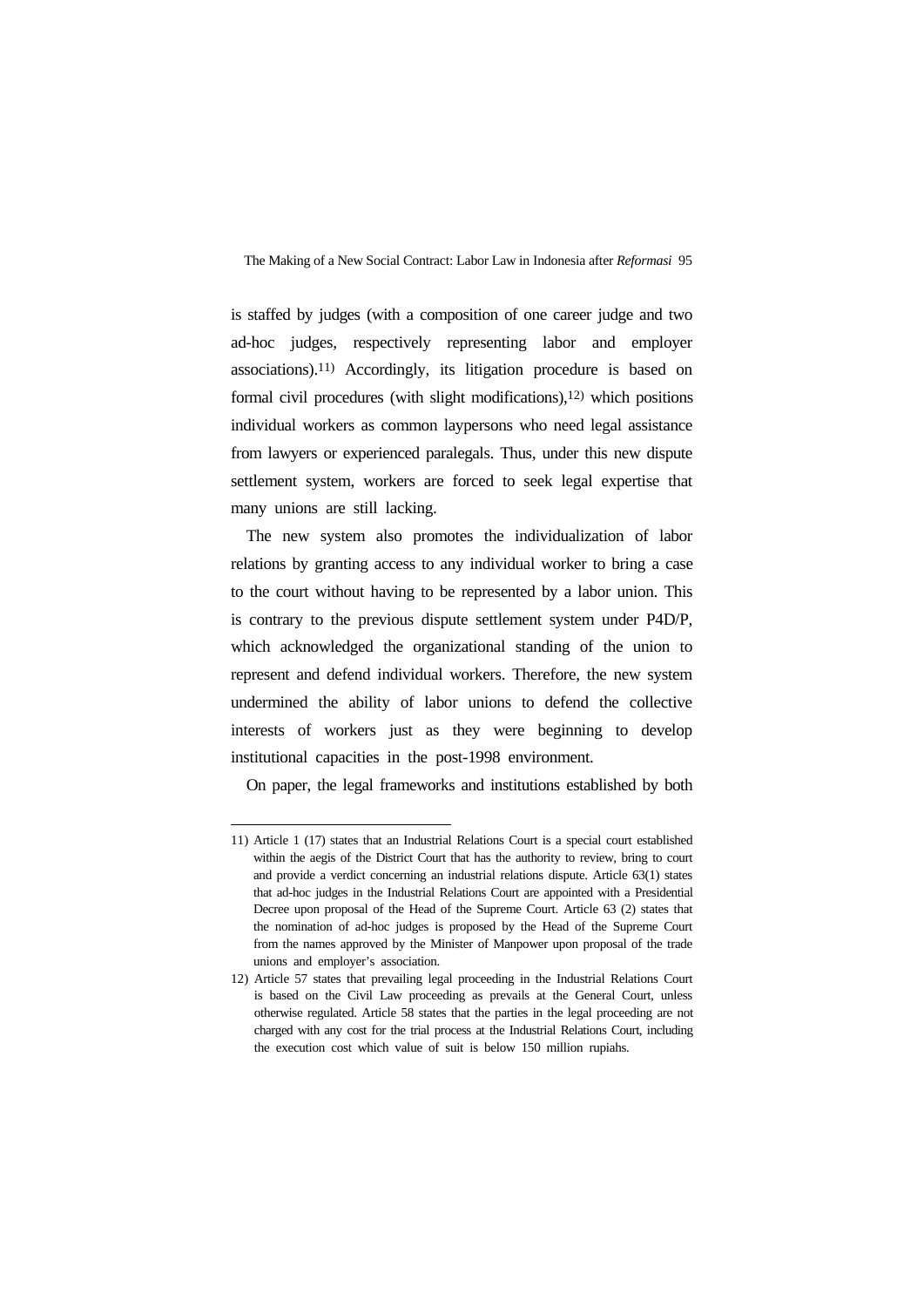Law no. 13 Year 2003 and Law no. 2 Year 2004 seem progressive and coherent with an agenda of protecting labor rights. They are designed to guarantee the basic rights and freedom of workers within a democratic environment that the government seeks to cultivate. They are also created to establish legal foundations that enable Indonesia's working population to compete in the regional and global economies. However, while such an analysis of the letter and structure of the laws contains some valid points, it fails to evaluate several crucial aspects of the laws regarding their formulation, content, and impacts on labor—the sector these laws precisely wish to govern.

The labor movement has raised concerns about the formulation of these laws, despite the participation of some unions in some of the consultation sessions organized by the government and the chair of the parliamentary commission on labor issues. The main concern is that labor's voices were not heard or taken into consideration during the drafting process of these laws.13) Even when some labor leaders attended meetings, their participation was merely used to justify provisions they were not aware or informed of earlier. The formulation process therefore clearly puts into question the representation and legitimacy of the laws.

In terms of the content of the laws, a number of economic analyses, notwithstanding their neo-classical background,14) have pointed out contradictions in the assumptions that Law no. 13 Year 2013 makes

<sup>13)</sup> There was no debate in the Parliament when the laws were promulgated. Most of the changes were related to specific wording and technicalities of the bills.

<sup>14)</sup> Mishra (2004) notes that the "combination of market liberalization and the minimalist state which lies at the heart of traditional neo-classical economic thinking, although already under attack by mainstream economists, still dominates professional thinking on economic affairs in Indonesia today."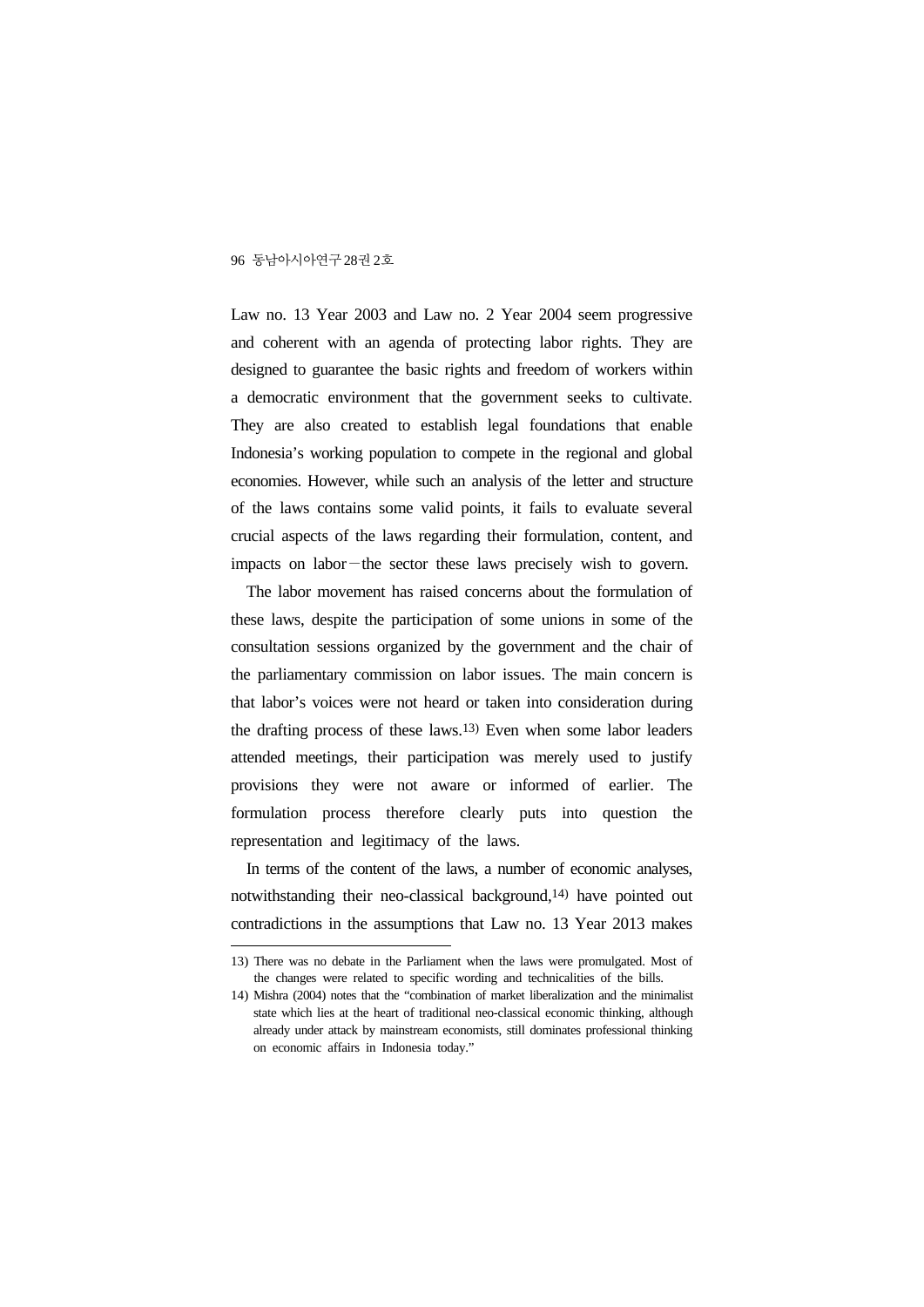about the labor market (Manning 2004; Manning and Roesad 207). For example, the provisions on hiring and firing of workers are considered biased toward formal employment, thus ignoring the vast majority of Indonesia's working population in the informal sector and creating legal barriers for low paid workers and the unemployed. Formal sector-workers are "overly protected" and it makes a "rigid" labor market in Indonesia to create employment for all.15)

## Response of the labor movement: Negotiating the changes

Although the labor movement celebrated Indonesia's ratification of ILO conventions, it continues to oppose the Labor Law Reform on specific grounds. As mentioned earlier, the labor movement questions the representation and legitimacy of the formulation of the laws. Since the very beginning of the Labor Law Reform, unions were not involved in the drafting process. The labor movement has therefore been actively opposing the laws, especially Law no. 13 Year 2003 and Law no. 2 Year 2004.

Foreseeing the negative impacts of Law no. 13 Year 2003 to workers, the labor movement has consistently voiced its opposition of the law since its initial drafting. It staged a number of protests and eventually organized a massive demonstration on September 23, 2002, when the Parliament was scheduled to approve the bill (see

<sup>15)</sup> Interestingly, prior to the 1997 Asian economic crisis, World Bank made similar assessment (see *Jakarta Post*, April 4, 1996).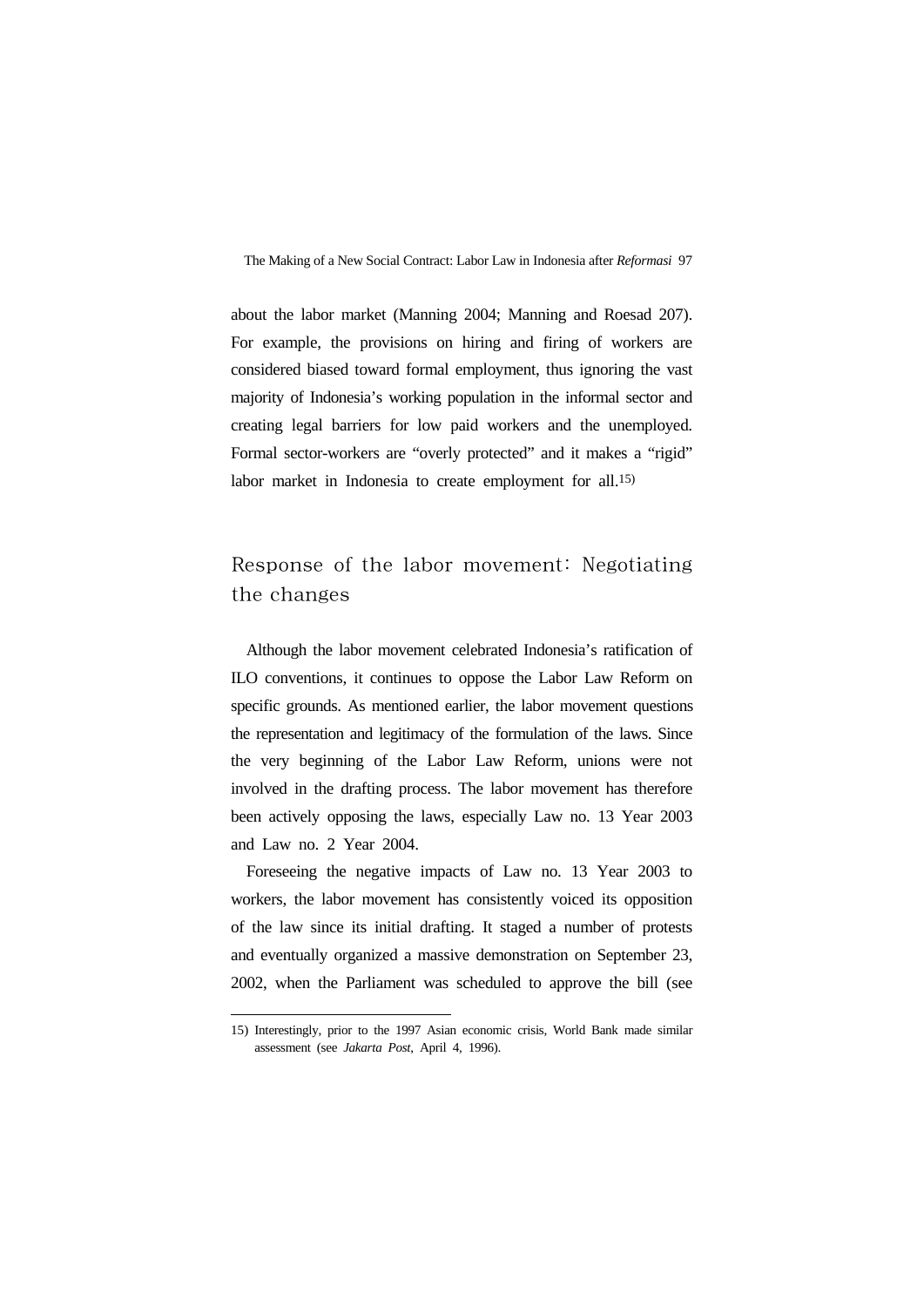*Kompas*, September 24, 2002). The democratic opening of that time provided the unions with enough space to intervene and demand legal participation in the drafting of the law-an opportunity that unions never had during the New Order regime's "Pancasila industrial relations."16) The social pressure of the demonstration by the labor movement was so strong that the enactment of the bill was postponed.17) As such, labor's demand to be involved in the drafting process of the law was acknowledged not due to its legal standing, but rather its social power. After the 2002 demonstration, some union leaders were informally invited to be involved in the drafting process of the bill as a means to obtain their consent and support.

The enactment of the law in 2003 did not, however, settle the issues of representation and legitimacy. Despite the involvement of some union leaders in the drafting process, the content of the law poses institutional threats to the labor movement and has the potential to endanger labor's collective power. The main objection to the law is its provisions on contract and outsourcing practices (Articles 50-66). Unions find that the law leaves them with no practical means of addressing the widespread casualization of employment at the factory level. In addition, unions found it difficult to accept provisions in the law on dismissals and severance payment (Articles 150-172), which do not provide adequate legal protection for their members, especially in cases of unjust dismissal by employers.

<sup>16)</sup> For discussion on "Pancasila industrial relations", see: Hadiz (1997); Ford (1999).

<sup>17)</sup> The last time the parliament was forced to postpone the enactment of a bill happened more than two decades ago in 1974 regarding the Marriage Law. Thus, it was such a rare experience that a social group could pose a strong pressure, and considered as a political threat, against the parliament to enact a bill.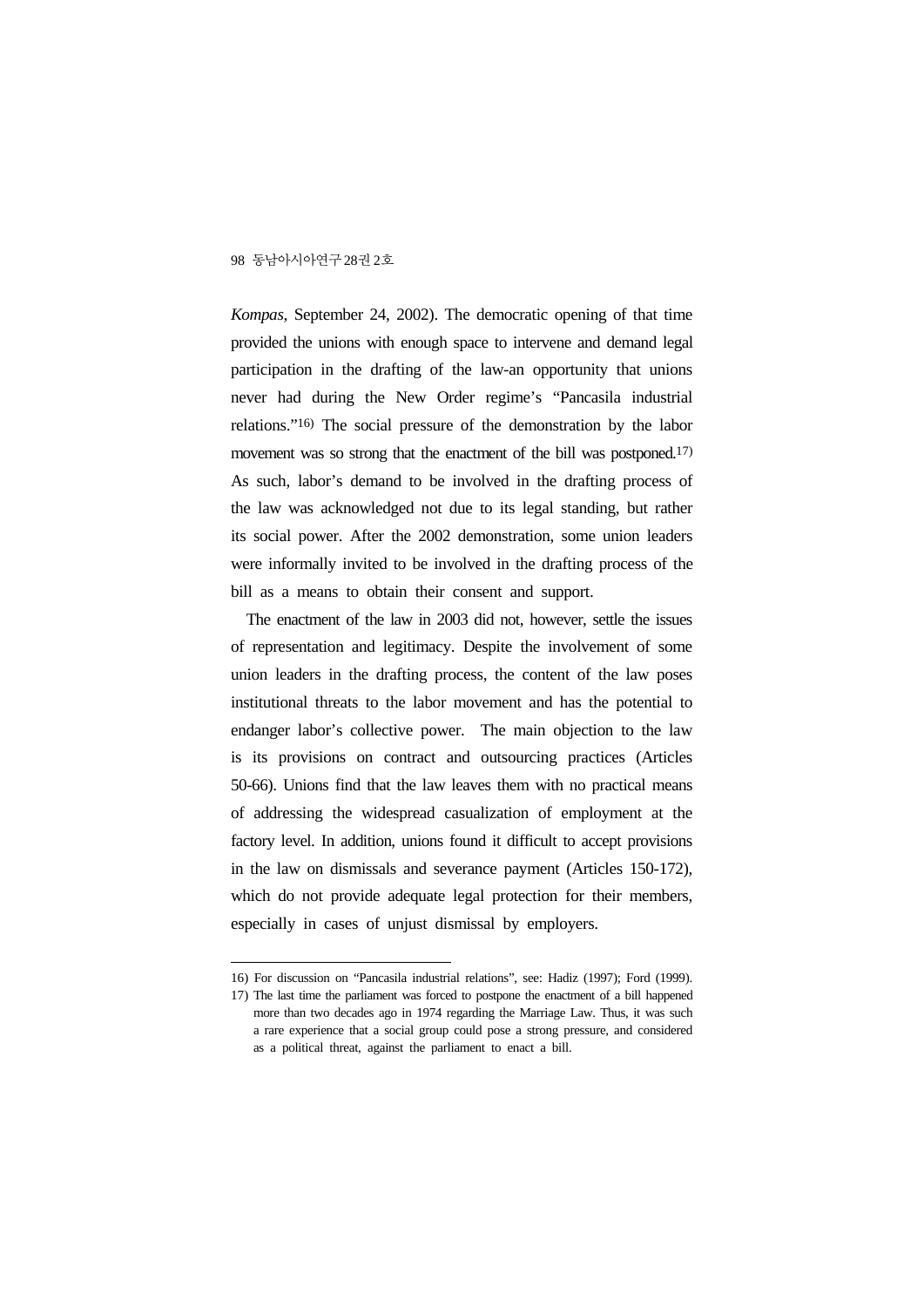It was thus not a surprise when, upon the law's promulgation on March 25, 2003, a number of union leaders collectively requested for a judicial review to the Constitutional Court, regarding provisions of the law that they considered unconstitutional. Their challenge was partially accepted, setting a precedent and providing some level of encouragement for others to follow. Since then (until 2016), union activists and various local unions, although not in a coordinated manner, have submitted at least thirteen requests for judicial review regarding various provisions in the law. Nine of them were accepted, resulting in the annulment or adjustment of some articles of the law (see Table 3). It is interesting to note that there are more judicial review submissions on Law no. 13 Year 2003 than on any other laws in Indonesia.18)

|    | <b>Constitutional Court Cases</b>                                              | Decision                         |
|----|--------------------------------------------------------------------------------|----------------------------------|
|    | Case no. 12/PUU-I/2003 (October 28, 2004),                                     | Partially accepted: Articles 158 |
|    | regarding Articles 64-66, 106, 119-121, 137-145,                               | and 159 on the employer's right  |
|    | 158-159, 170-171, 186.                                                         | to layoff; Articles 170-171 on   |
|    | Submitted by Saepul Tavip (Asosiasi Serikat                                    | the procedure of lay-off related |
|    | Pekerja Indonesia), Hikayat Atika Karwa                                        | to Article 158; Article 186 on   |
|    | (Federasi SP Logam, Elektronik dan Mesin SPSI), legal sanction of a strike are |                                  |
|    | Ilhamsyah (Front Nasional Perjuangan Buruh                                     | given limited interpretation.    |
|    | Indonesia), et. al.                                                            |                                  |
| 2. | Case no. 115/PUU-VII/2009 (November 10,                                        | Partially accepted: Article 120  |
|    | 2010), regarding Articles 120-121.                                             | on union's right to collective   |
|    | Submitted by Ronald Ebenhard Pattiasina and Puji bargaining is modified.       |                                  |
|    | Rahmat (Serikat Pekerja BCA Bersatu)                                           |                                  |

Table 3. List of Constitutional Court decisions on Law no. 13 Year 2003

<sup>18)</sup> As of 2015, the employers' association (APINDO) has submitted two requests for judicial review on Law no. 13 Year 2003: case no. 96/PUU-XI/2013 (May 7, 2014) submitted by National-level APINDO, and case no.11/PUU-XII/2014 (March 19, 2015) submitted by APINDO of East Java. Both requests were dismissed.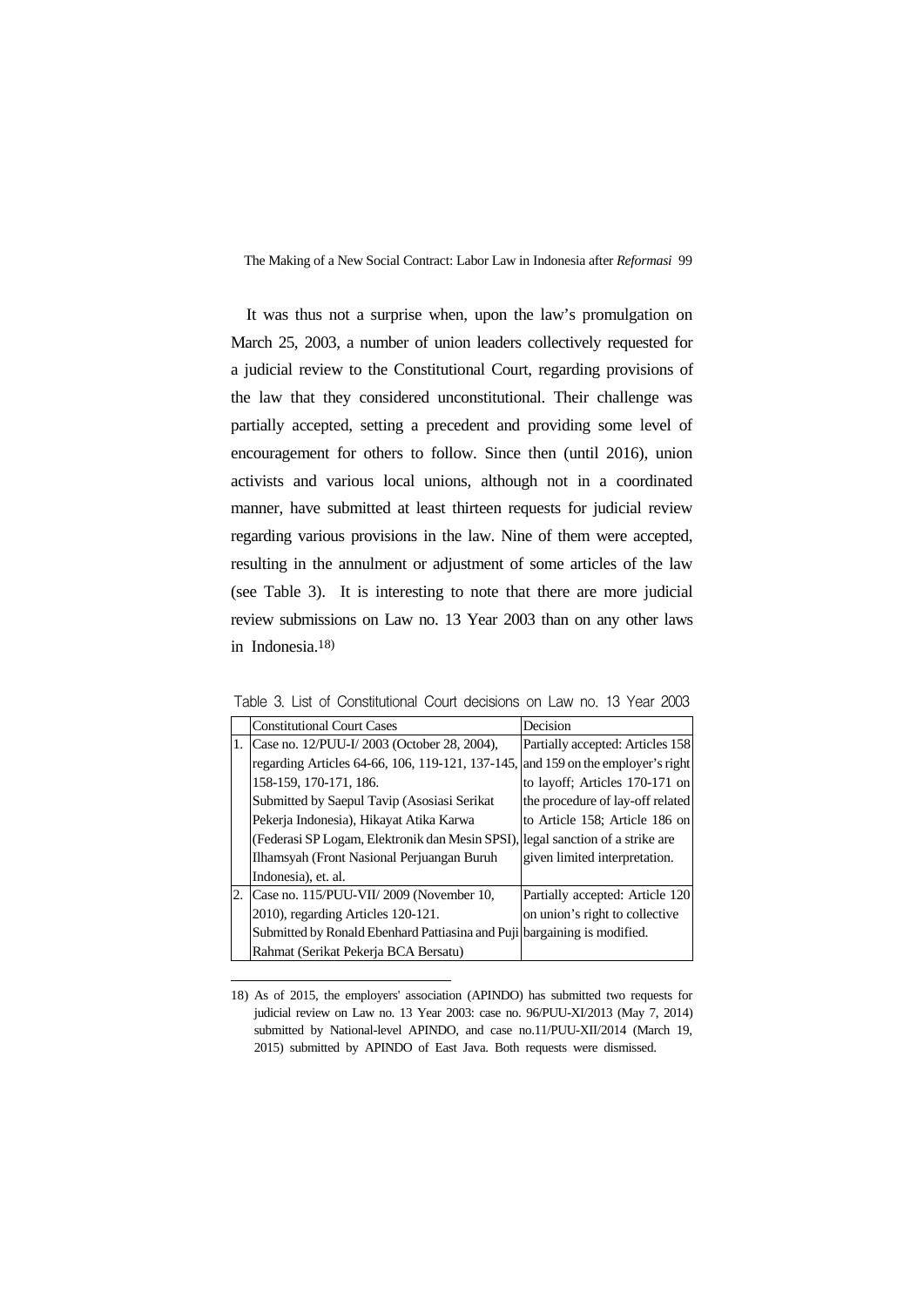| 3. | Case no. 61/PUU-VIII/2010 (November 14,                                            | Dismissed                       |
|----|------------------------------------------------------------------------------------|---------------------------------|
|    | 2011), regarding Articles 88, 90, 160 (3), 162 (1),                                |                                 |
|    | 171.                                                                               |                                 |
|    | Submitted by M. Komarudin and Muhammad                                             |                                 |
|    | Hafidz (Federasi Ikatan Serikat Buruh Indonesia)                                   |                                 |
| 4. | Case no. 19/PUU-IX/2011 (June 20, 2012),                                           | Partially accepted: Article 164 |
|    | regarding Articles 150-172 (especially Article                                     | on factory closure is           |
|    | 164)                                                                               | given limited interpretation.   |
|    | Submitted by Asep Ruhiyat, Suhesti Dianingsih,                                     |                                 |
|    | Bambang Mardiyanto, et. al.                                                        |                                 |
| 5. | Case no. 27/PUU-IX/2011 (January 17, 2012),                                        | Partially accepted: Articles 65 |
|    | regarding Articles 59, 64-66.                                                      | and 66 on fixed-term contracts  |
|    | Submitted by Didik Suprijadi (Aliansi Petugas                                      | are given new interpretation.   |
|    | Pembaca Meter Listrik Indonesia)                                                   |                                 |
| 6. | Case no. 37/PUU-IX/2011 (September 19, 2011), Accepted: Article 155 on the         |                                 |
|    | regarding Article 155.                                                             | phrase "yet determined" is      |
|    | Submitted by Ugan Gandar and Eko Wahyu                                             | given new interpretation.       |
|    | (Federasi Serikat Pekerja Pertamina Bersatu).                                      |                                 |
| 7. | Case no. 58/PUU-IX/2011 (July 16, 2012),                                           | Accepted: Article 169 on        |
|    | regarding Article 169.                                                             | dispute settlement is           |
|    | Submitted by Andriyani (workers of PT                                              | given new interpretation.       |
|    | Megahbuana Citramasindo)                                                           |                                 |
| 8. | Case no. 100/PUU-X/2012 (September 19, 2013), Accepted: Article 96 on              |                                 |
|    | regarding Article 96.                                                              | worker's right to claim unpaid  |
|    | Submitted by Marten Boiliu (former security                                        | wages is annulled.              |
|    | guard of PT Sandhy Putra Makmur)                                                   |                                 |
| 9. | Case no. 117/PUU-X/2012 (October 31, 2013),                                        | Dismissed                       |
|    | regarding Article 163 on worker's rights under a                                   |                                 |
|    | company merger.                                                                    |                                 |
|    | Submitted by Dunung Wijanarko and Wawan Adi                                        |                                 |
|    | Dwi Yanto (workers of PT. ABB Transmission &                                       |                                 |
|    | Distribution)                                                                      |                                 |
|    | 10. Case no. 67/ PUU-XII/2013 (September 11, 2014), Partially accepted: Article 95 |                                 |
|    | regarding Article 95 (4).                                                          | (4) on preferential rights of   |
|    | Submitted by Otto Geo Diwara Purba, Syamsul                                        | workers during a company        |
|    | Bahri, Eiman, et al. (workers of PT Pertamina)                                     | bankruptcy is given limited     |
|    |                                                                                    | interpretation.                 |
|    | 11. Case no. 69/PUU-XI/2013 (May 7, 2014),                                         | Dismissed                       |
|    | regarding Article 160 (3) on worker's rights during                                |                                 |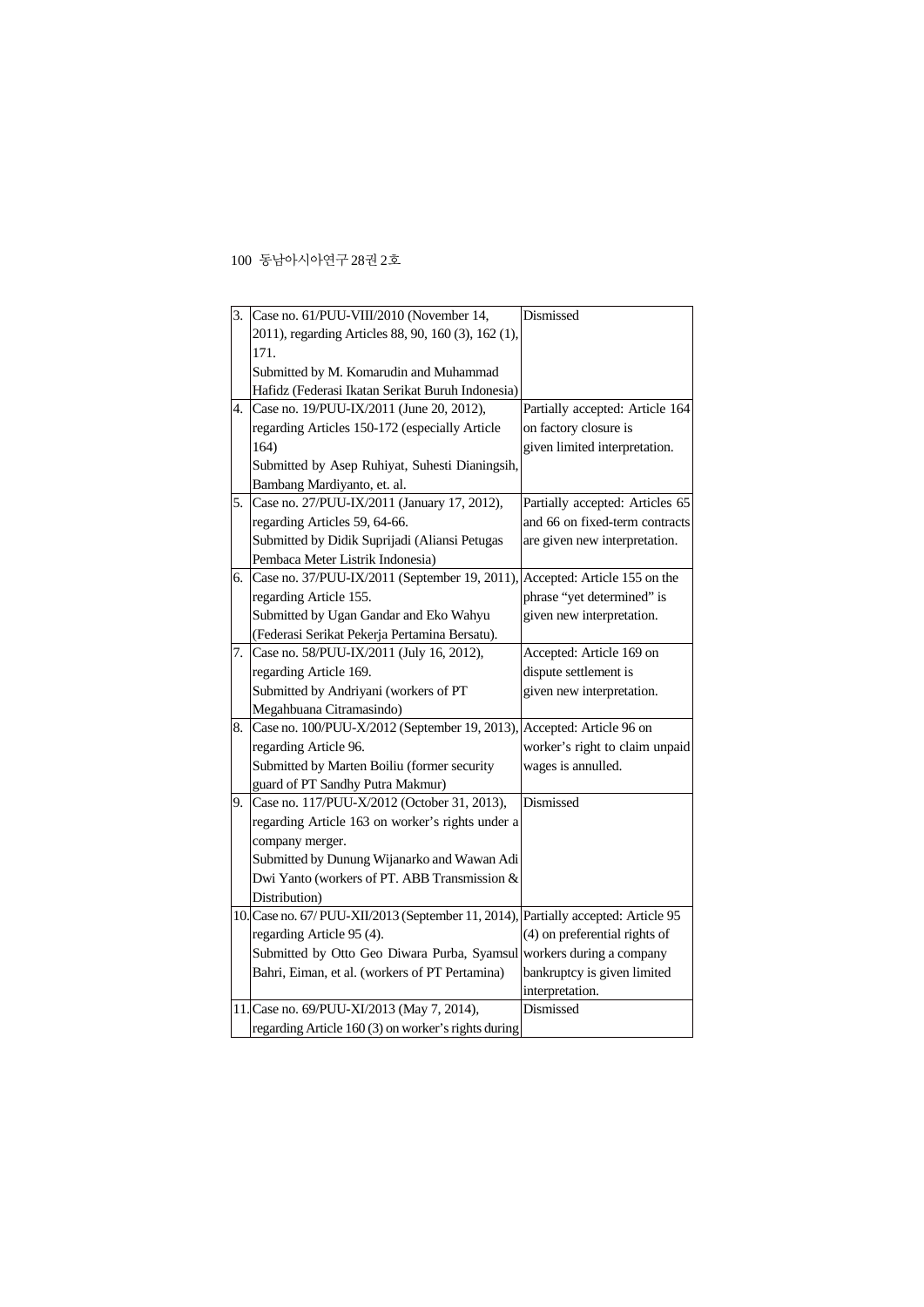The Making of a New Social Contract: Labor Law in Indonesia after *Reformasi* 101

| a criminal investigation by the police.                                          |                    |
|----------------------------------------------------------------------------------|--------------------|
| Submitted by Jazuli and Anam Supriyanto                                          |                    |
| (Federasi Serikat Pekerja Metal Indonesia,                                       |                    |
| Pasuruan)                                                                        |                    |
| 12. Case no. $7/PUU-XII/2014$ (November 4, 2015) Accepted: Article 59 (7) on the |                    |
| regarding Article 59 (7).                                                        | phrase "bylaws" is |
| Submitted by M. Komarudin (Federasi Ikatan given limited interpretation.         |                    |
| Serikat Buruh Indonesia), Agus Humaedi Abdilah                                   |                    |
| (Federasi Serikat Pekerja Singaperbangsa),                                       |                    |
| Wahidin (Persaudaraan Pekerja Muslim                                             |                    |
| Indonesia, Karawang) et al.                                                      |                    |
| 13 Case no. 8/PUU-XIV/ 2016 (September 7, 2016) Dismissed                        |                    |
| regarding Article 88 (4).                                                        |                    |
| Submitted by Aliansi Buruh Tanpa Nama,                                           |                    |
| representing 123 workers.                                                        |                    |

Source: compiled from the decisions of Constitutional Court

(http://www.mahkamahkonstitusi.go.id/index.php?page=web.Putusan&id=1&kat  $= 1$ &menu=5)

Although winning these legal battles provides some pathway for unions to demand a change, the labor movement is still far from concluding the war against the widespread casualization of employment. Since 2003, contract and outsourcing practices have become the norm in employment relationships in Indonesia, instead of the exception, as prescribed in the law. Across various sectors, unions have been reporting similar accounts of companies gradually replacing union members, the permanent workers, with less protected and contract-based ones. Many factory workers now are only offered short-term jobs for less than six months (in some cases for just three-months), with continuous renewals (or extensions, depending on the company's rules) for more than two years—contrary to the provision of the law. Obviously, this is an issue of proper enforcement of the law. This gap between the law on the books and the law in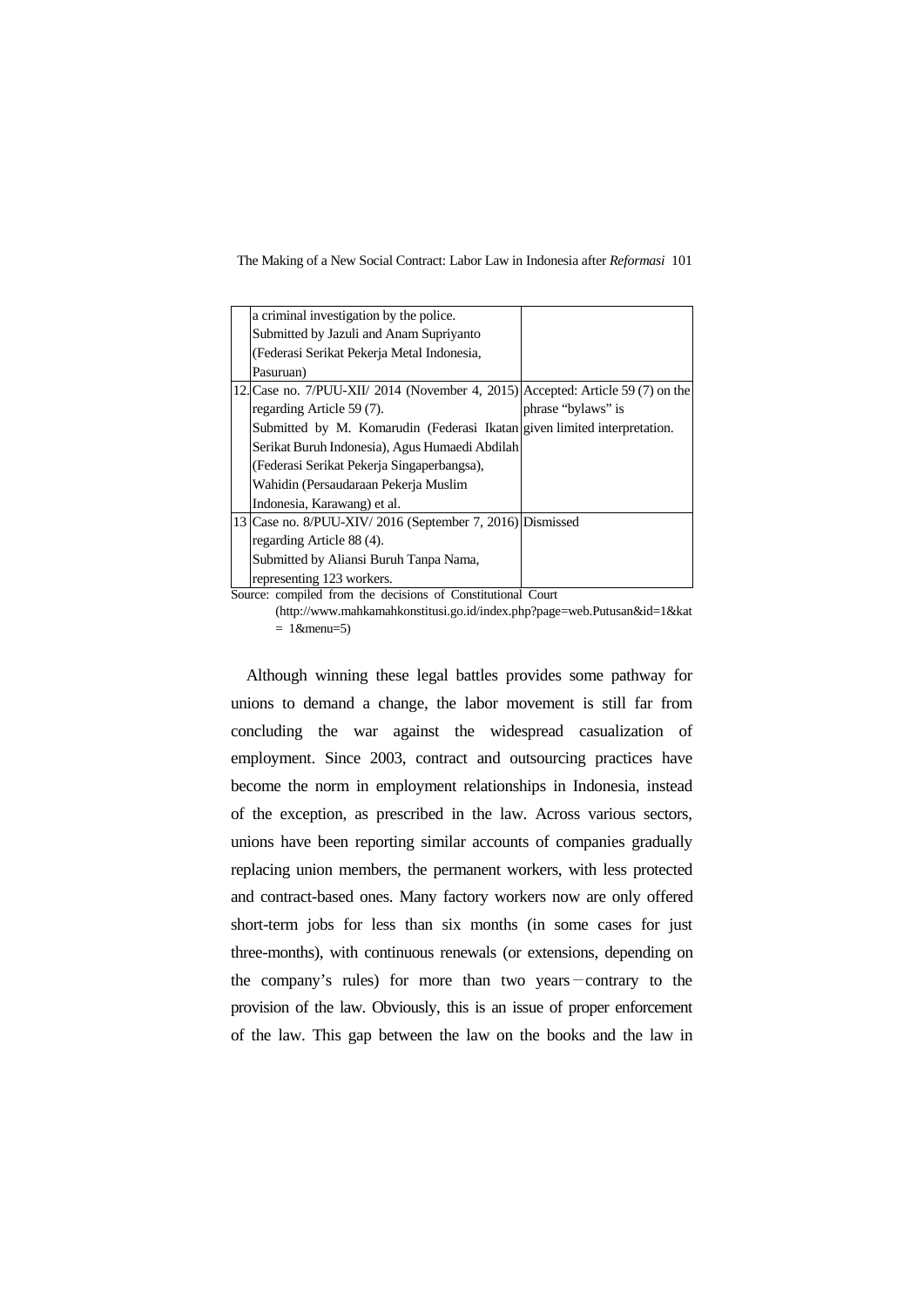action is caused on the one hand by the general tendency among employers to evade the law and on the other hand, the institutional weakness of the government's labor inspectors.19) Although the labor movement had raised concerns that the law would lead to an increase in contract-based jobs and outsourcing, it was enacted before sufficient enforcement system were in place. In practice, then, under the new law, workers receive less protection. Most jobs now do not offer full protection as required by the ILO conventions, and workers have little options in the labor market. Worse, to avoid being unemployed, workers are forced to take jobs that pay below the minimum wage, and they have to take overtime works to sustain a decent life. For unions, therefore, the term "labor market flexibility" —where hiring and firing are made legally efficient for firms—is the equivalent of a loss of employment security and the complete opposite to the ideal of creating employment for all.

Meanwhile, as noted earlier, unions argue that Law no. 2 Year 2004 on labor dispute settlement (which came into effect on January 14, 2006) promotes the individualisation of labor relations. While the avenues for workers to advocate for collective interests are neutralized, individual settlement between management and a worker is fostered. Although individual workers may hypothetically use the court system (and are encouraged to do so), it is difficult for s/he

<sup>19)</sup> Union leaders have complained that most of the reports by the Directorate General of Labour Inspectorate on company infringements or violations at the factory level simply remain on paper without any further follow-up. They also note that workers doubt the credibility and ability of some regional labor inspectors to do their job, as they are not fully aware of their specified responsibilities and in their ignorance, tend to "exploit the case" (to extort money from the employers to be on their side), instead of investigate it properly.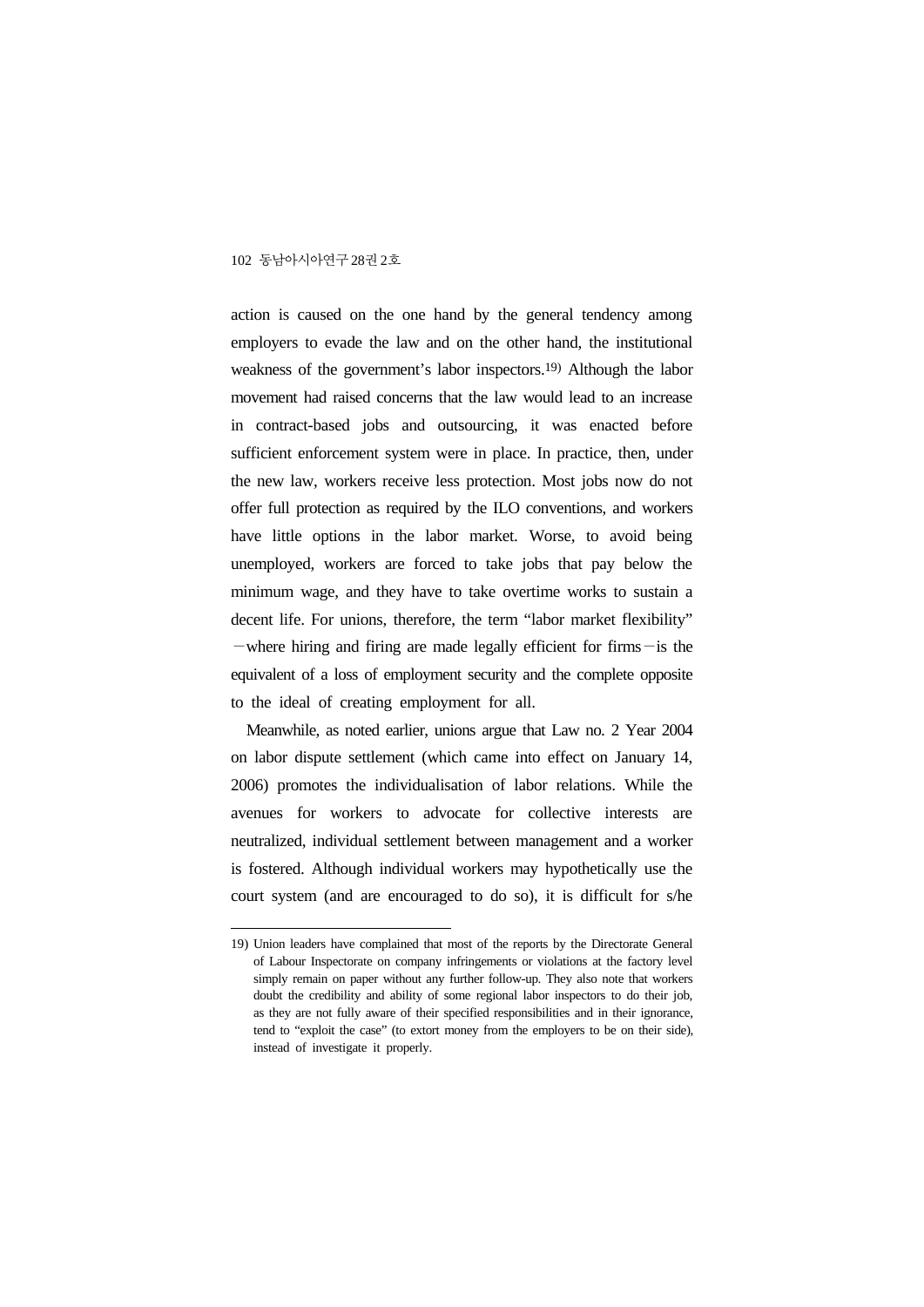to have an equal footing in defending his/her interests alone before the Industrial Dispute Court without being backed up by a union's organizational power.<sup>20)</sup> Although the system has proven to reach decisions quickly and in time (see Caraway 2010), many workers find its formal civil procedure, which forces them to be represented by a lawyer or someone with practical legal experiences, as inaccessible and inexplicable. This situation, which creates dependency on legal professionals and comprises the empowerment of workers, may be seen as part of the consequences of the judicialization of labor dispute settlement (Hurst 2014a). Unions have also raised concerns about the credibility of the court, a chronic problem in Indonesia's judicial system.21) Workers' low expectations and distrust of the judicial system lead them to seek alternative means to settle disputes outside the court—means that allow them to more effectively use their collective power.

It is interesting to note that the labor movement does not submit any request for a judicial review on Law no. 2 Year 2004. Unions must have calculated that it would be a futile effort. As of 2015, two requests for judicial review on Law no. 2 Year 2004 have been submitted by Mr. Agus, a corporate lawyer, and they were dismissed (see Table 4).

<sup>20)</sup> A number of ad-hoc judges of the court have critically noted their concerns regarding the court process. See Tjandra (2009).

<sup>21)</sup> In late June 2011 and mid-September 2013, respectively, the Komisi Pemberantasan Korupsi (KPK, Anti-Corruption Agency) investigated and detained one ad-hoc judge and one court clerk from the regional Industrial Court in Bandung. These incidents have lowered workers' trust in the Industrial Court generally.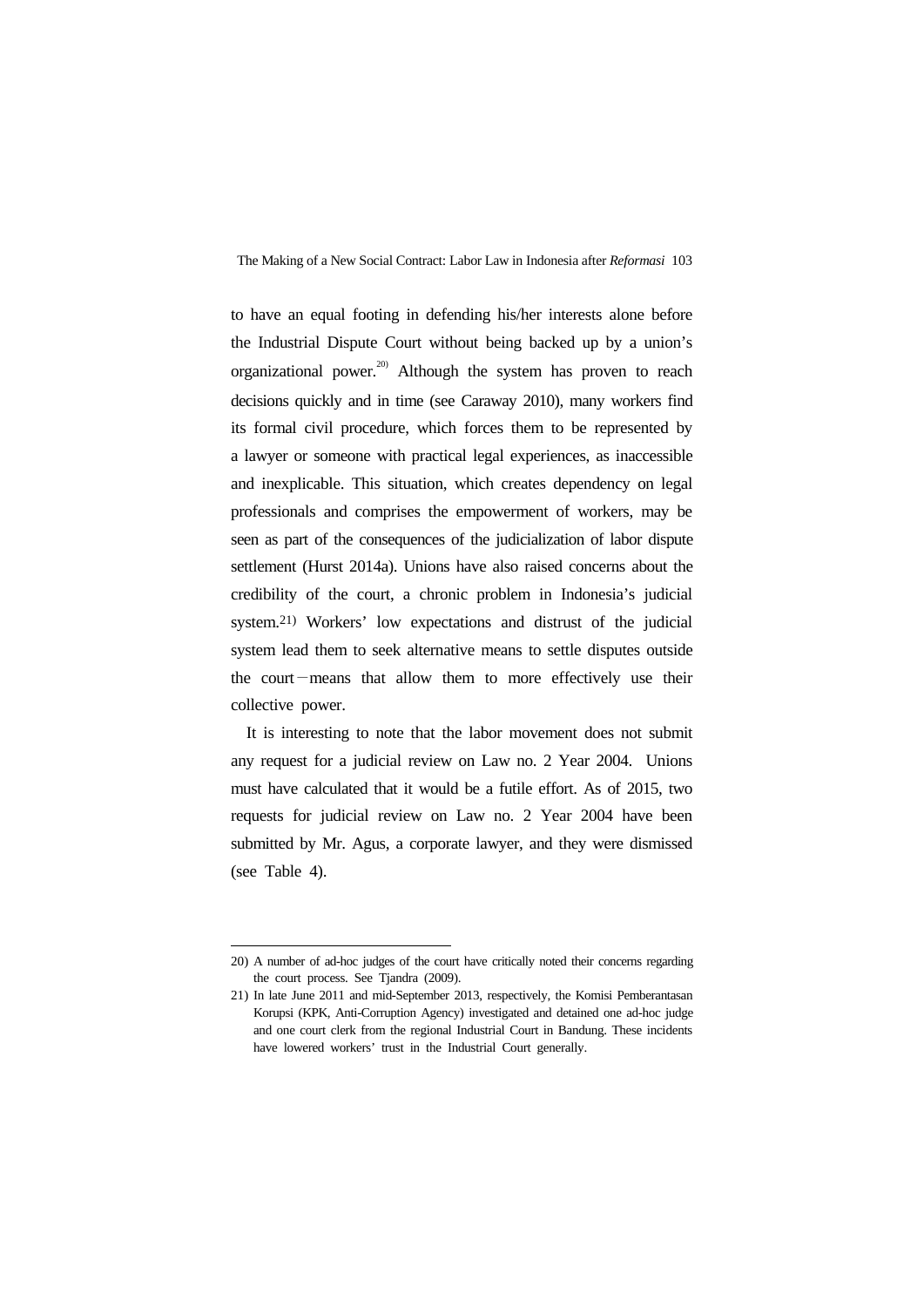Table 4. List of Constitutional Court decisions on Law no. 2 Year 2004

|     | <b>Constitutional Court Cases</b>                                 | Decision  |
|-----|-------------------------------------------------------------------|-----------|
|     | 1. Case no. 99/PUU-XI/ 2013 (March 20, 2014), regarding           | Dismissed |
|     | Articles 97.                                                      |           |
|     | Submitted by Agus (Lawyer, PT Bukit Muria Jaya company)           |           |
| 12. | Case no. 84/PUU-XII/2014 (November 11, 2014), regarding Dismissed |           |
|     | Articles $59(2)$ .                                                |           |
|     | Submitted by Agus (Lawyer, PT Bukit Muria Jaya company)           |           |

Source: compiled from the decisions of Constitutional Court

It is in this context that since 2006, Indonesia has experienced an intensification in union street protests that demand justice in on-going labor disputes (see Juliawan 2011). These protests take place in public spaces (on the main streets of a city, in front of government buildings, blocking the highways, and so on), demonstrating worker frustration with the conventional settlement channel under Law no. 2 Year 2004 and their need to take unconventional routes to make their voices heard and their presence visible for the public.22) In some areas, like in Bekasi - a major industrial city near Jakarta, this direct action strategy gave rise to the "grebek pabrik" (factory raid), a strategy to sanction employer's legal infringements and/ or settle labor disputes informally (Mufakhir 2014). Factory raid combines and includes various direct actions by the union to pressure employer to comply with the law (upon their infringements) and accept union's demands for improvements at the workplace.23) Street protest and factory raid

<sup>(</sup>http://www.mahkamahkonstitusi.go.id/index.php?page=web.Putusan&id=1&kat= 1&menu=5)

<sup>22)</sup> In a comparative study of Chinese workers, Lee (2007:232) notes that "(m)any incidents of workers blocking traffic, demonstration outside government buildings, or marching through downtown streets have their origins in mass outrage against official failure to redress legal and legitimate grievances."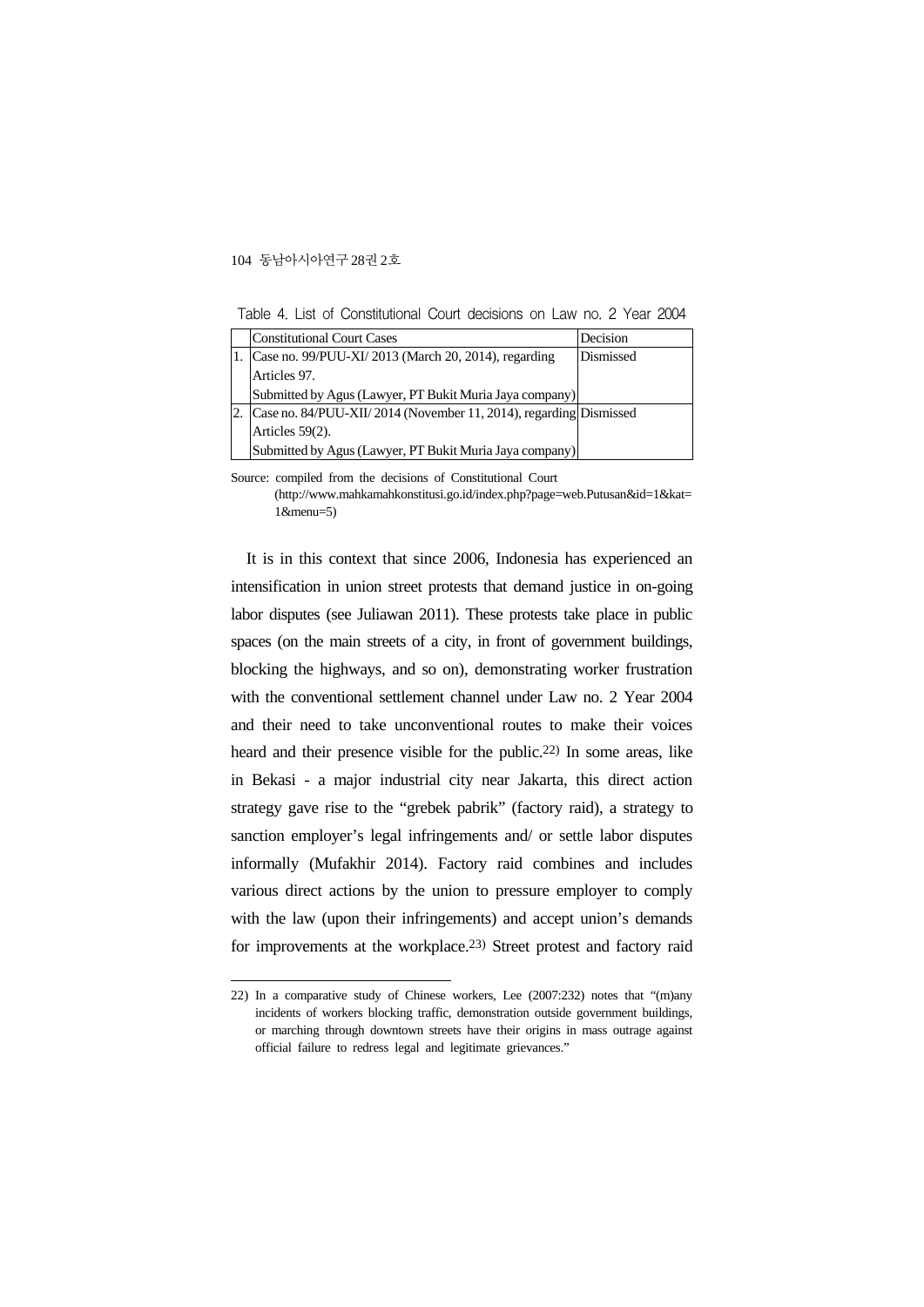are the most common strategies unions use as "alternative ways" to settle disputes.  $24)$ 

These "alternative ways" offer a window on how the new institution of labor dispute settlement under Law no. 2 Year 2004 really works in the socio-political context of Indonesia. It shows that the new institution in reality reinforce social hierarchy despite its rhetoric to guarantee "equality before the law." Unions are constrained under legal conditions that are unfavourable to their cause. Undoubtedly, this fundamental limitation has caused dissatisfaction for the labor movement when seeking justice in the court and hence, forced them to rely on non-legal strategies that are based on organisational muscle.

From here we could understand why unions why unions take the risk of using alternative ways to settle labor disputes rather than utilize the law: to attract public attention to labor conditions, the lack of government assistance to workers, and to the labor cause more broadly. A cause that, unfortunately, has been undercut in the context of globalisation that redefines—not reduces—government roles in social issues, including labor dispute settlement. Unlike under Law

<sup>23)</sup> Despite offering immediate outcomes to settle a dispute, there is a deep concern that the overuse of the factory raid as a strategy may cause disputes to be left unsettled and bring backlash against union activism. There has been a steady decrease in cases of factory raids since late 2013.

<sup>24)</sup> In this context, it is not a surprise that the labor movement shows its contempt against the Gubernatorial Regulation of Jakarta no. 228 Year 2015 (Peraturan Gubernur Provinsi Daerah Khusus Ibukota Jakarta) on the management of public expression of opinions in open spaces. The regulation restricts the location of all kinds of demonstration, including those organized by the labor movement, to three designated public areas (Article 4) only and limits when they can take place to within a specific timeframe (from 6 a.m. until 6 p.m.) (Article 5).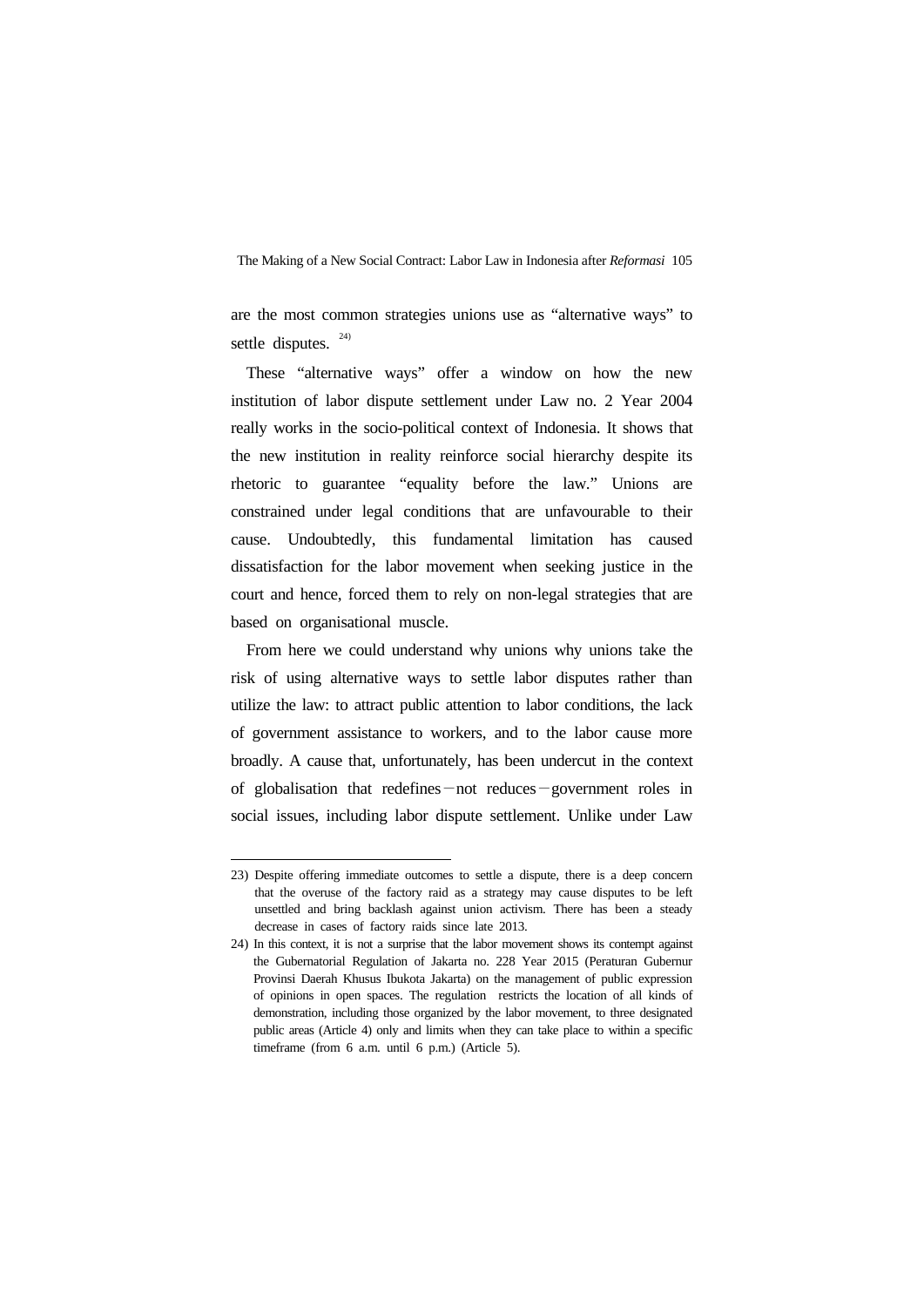no. 22 Year 1957, in which government played a distinctive role in a perceived welfare state of the post-war period, Law no. 2 Year 2004 adopts the main principle of the independence of the judiciary under a "rule of law" that does not acknowledge or allow government intervention—at any cost. Hence, unions' "alternative ways" do not merely seek to instigate government intervention for their cause, but more fundamentally, to unmask the neoliberal ideology behind the labor reform laws—an ideology that considers the invisible hand of the market as necessary for society and desires a minimalist government.

## The on-going battle: Setting the minimum wage

The 1998 *reformasi* also brought a change in how the minimum wage is set. Unlike during the authoritarian regime, when the minimum wage was centrally set without any substantial participation of the labor movement, the democratic opening of *reformasi* allowed labor unions to participate in the process of setting the minimum wage through the Dewan Pengupahan (Wage Council).25) Given the decentralization of politics since 1999, regional and provincial-level Wage Councils have become an important institution where the minimum wage is negotiated and decided. It is in this context that unions have been concentrating their organisational energy on monitoring and intervening in the work of their local Wage Councils to annually set the minimum wage.

<sup>25)</sup> Labor representation usually comes from the three major confederations.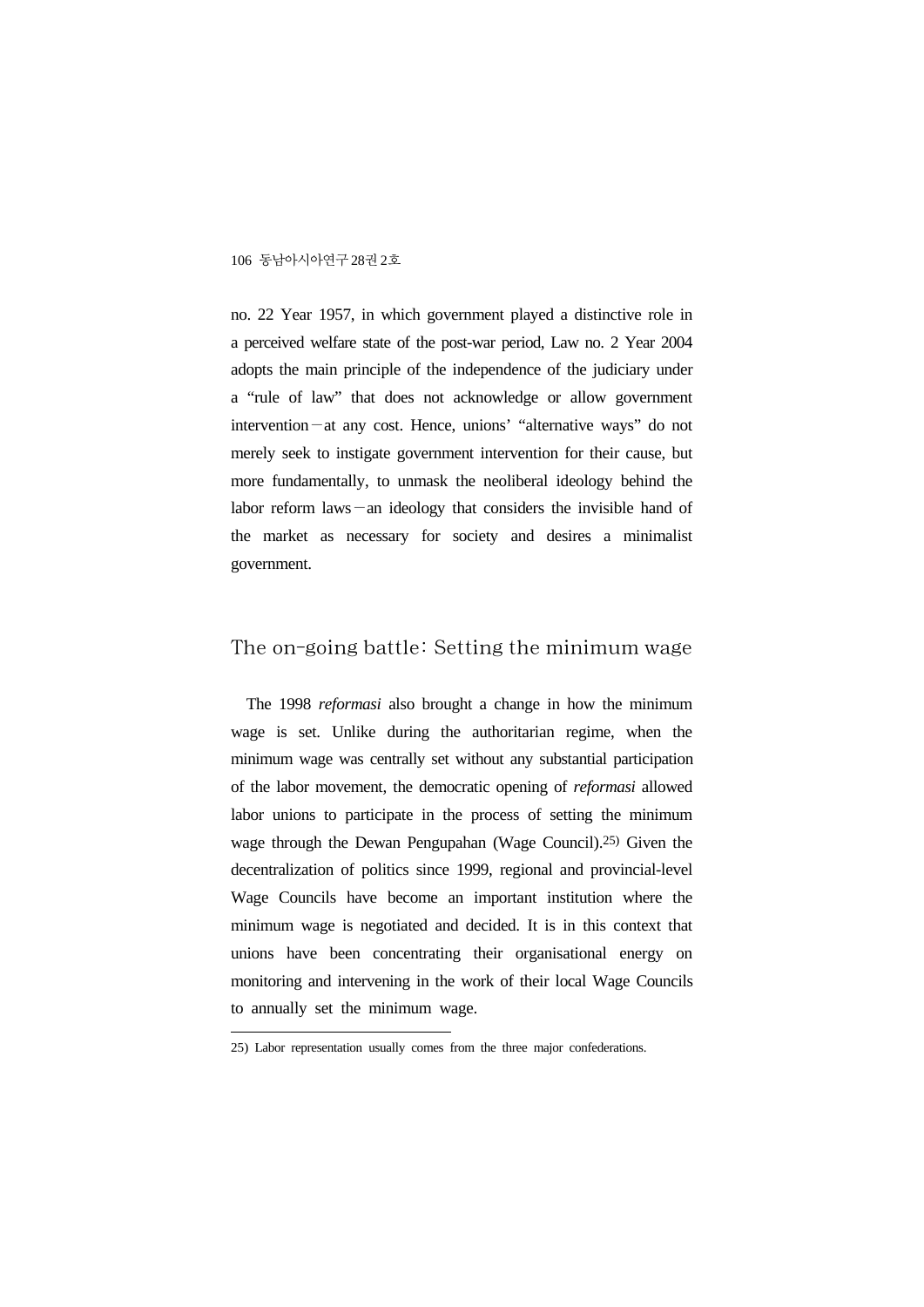A number of studies have noted that although there is a considerable gender disparity in the minimum wages across the country's provinces, the nominal minimum wage has increased annually since 2005 across the country (Alatas and Cameron 2008; Bird and Manning 2008; Dhanani et al. 2010). As stipulated in Law no. 13 Year 2003 (Article 88),26) the minimum wage should be based on Kebutuhan Hidup Layak (Decent Living Needs, KHL) and also take into consideration productivity and economic growth. Union and employer representatives who sit on the Wage Councils often argue on the determinants and components of the Decent Living Needs (KHL), including where and when the survey for it is conducted. The final decision on the annual minimum wage, however, lies with the governor (or, mayor) who signs it based on the recommendation of the Wage Council. Over the years, unions have been vehemently  $$ and publicly—pressuring this decision-making process with mass protests and demonstrations, both at the national and local levels. For the government, however, such union actions are considered a security issue that has social and political costs.<sup>27)</sup>

Unwilling any longer to bear the costs of the unions' actions during the annual minimum wage setting, on October 23, 2015, the central government promulgated Government Regulation no. 78 Year 2015. The regulation states that the provincial minimum wage will be set

<sup>26)</sup> Article 88 (4) states that the government shall set minimum wage based on decent living needs, by taking into account productivity and economic growth.

<sup>27)</sup> To boost its comparative advantages in the regional competition, the Indonesian government has been campaigning for cheap labor and thus, the issue of workers' demonstrations may hinder the government's efforts to provide the best climate for foreign investors to consider the country as a desirable destination. Within the business community, there is indeed a fear of labor militancy.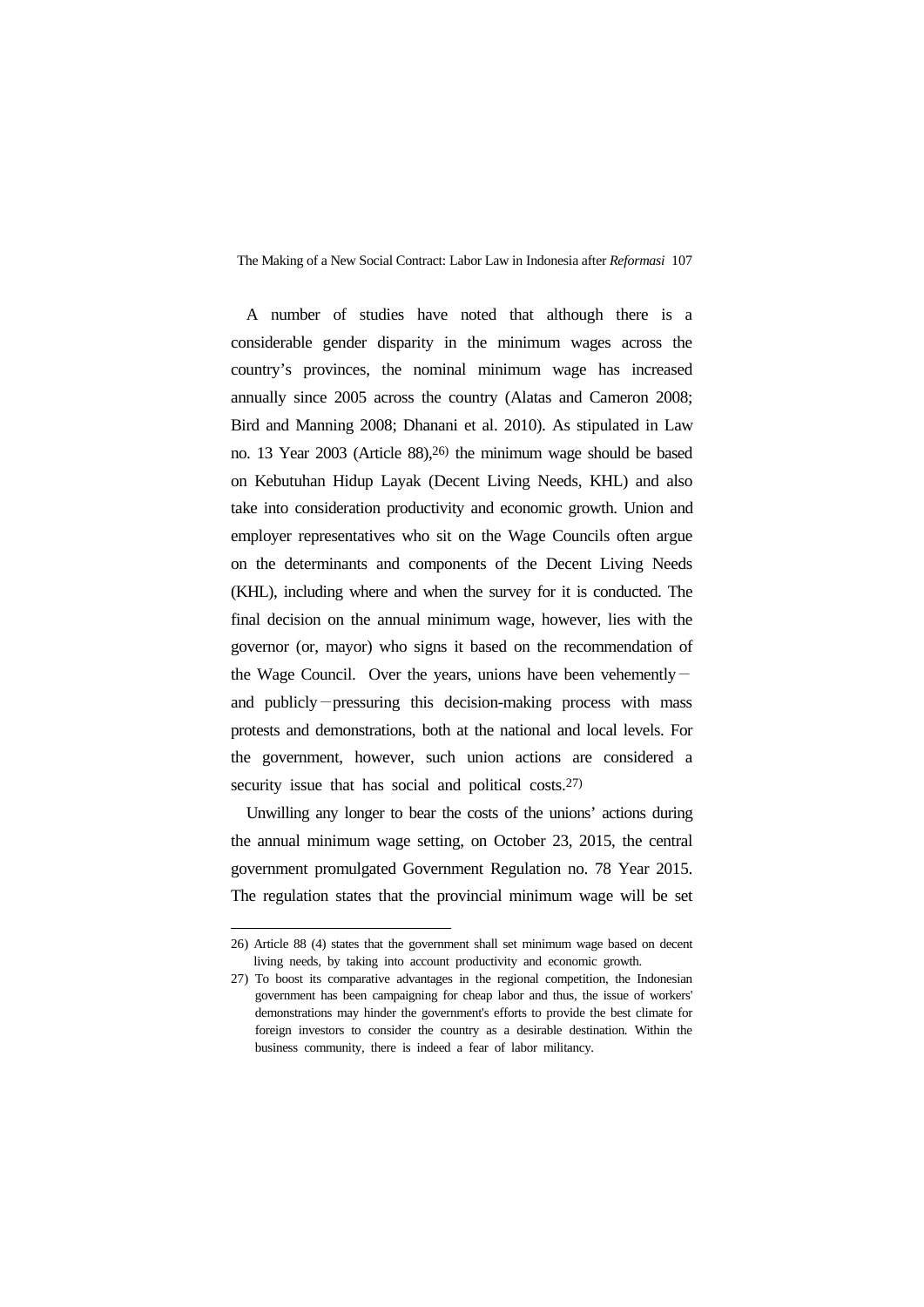in accordance with inflation and national economic growth rates. Since it is only the (central) government that determines both these rates (based on the report of the Central Bureau of Statistics), the regulation effectively put the role of setting the minimum wage squarely in the hands of the government, no longer relying on the Decent Living Needs (KHL) as negotiated in the Wage Councils. Unions instantly protested the Regulation and organized a national strike to force the government to revoke it. Undeterred, the government continues to stand by the Regulation, presenting the labor movement with a new challenge on the issue of setting the minimum wage. Since then, provincial governors across the country have followed the central government's position to set provincial minimum wage based on their province's inflation and economic growth rate.

Less than two months after the promulgation of the Regulation, on December 8, 2015, a unknown group of 123 workers, Aliansi Buruh Tanpa Nama (Workers' Alliance of No-Name), submitted a request to the Constitutional Court for a judicial review on Law no. 3 Year 2003, especially regarding article 88 (4) (see Table 3, no.13). It reasoned that article 88 (4) of the Law is the root cause of the Regulation, as it provides a legal basis for the government to enact the regulation to set the minimum wage. The Constitutional Court, on its decision dated September 7, 2016, dismissed the request on the ground of different interpretation.

On a different path, a coalition of 13 union-federations submitted a request to the Supreme Court for a judicial review on the Regulation, on March 31, 2017.28) It reasoned that the Regulation

<sup>28)</sup> The union-federations are: Konfederasi Serikat Pekerja Indonesia (KSPI), Serikat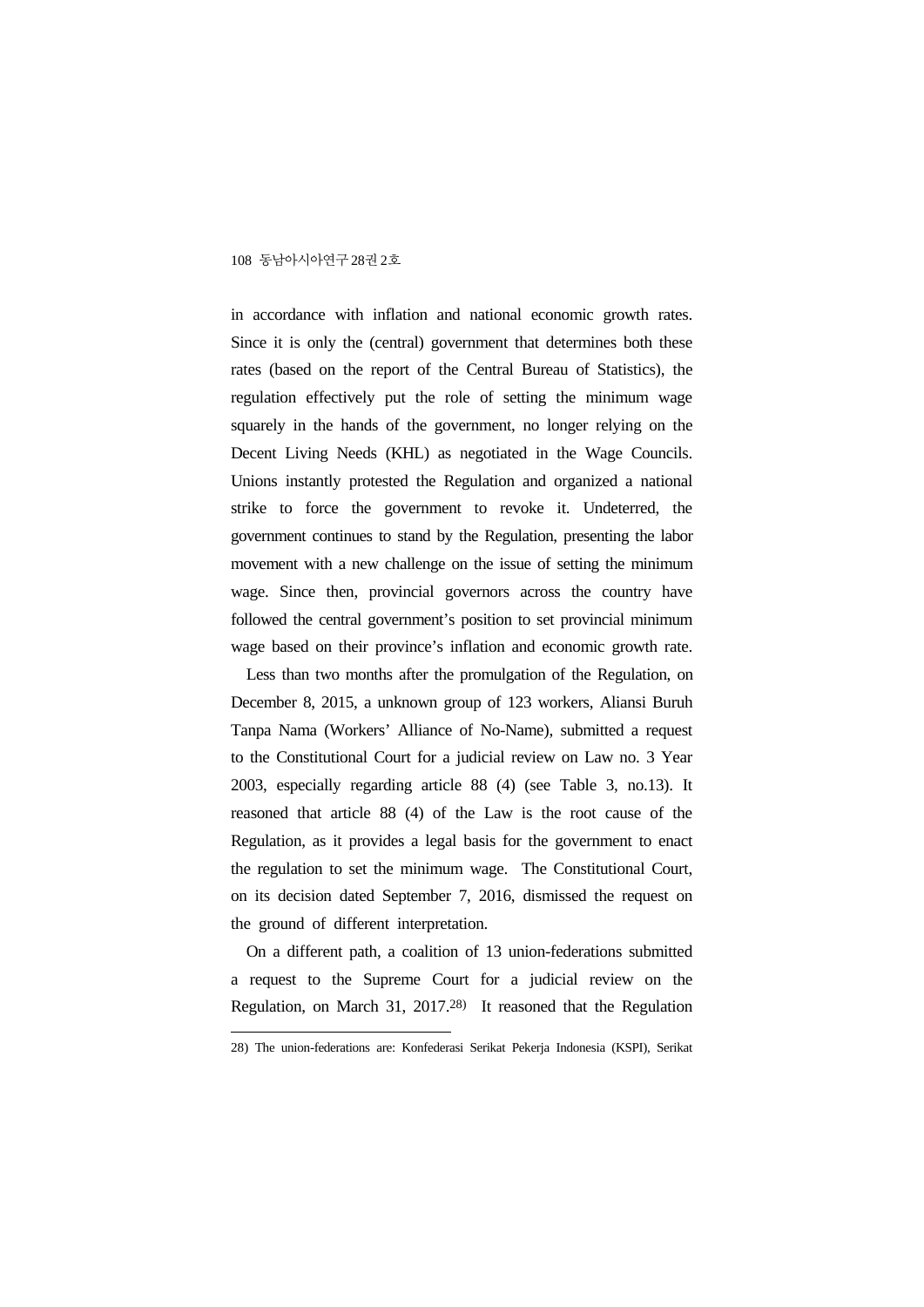violates a number of provisions of the Law no. 13 Year 2003 on Manpower. On its decision dated June 19, 2017, the Supreme Court dismissed the coalition's request on the ground that the Law no. 13 Year 2003 was currently under reviewed in the Constitutional Court and hence the Supreme Court did not have the authority to review the Regulation any further.29) With this decision, the labor movement does not have any further legal means to challenge the Regulation. They are forced to accept it, and the government has closed further talks with the labor movement on this issue.

The challenge for the movement is not simply a matter of how to force the government to revoke the controversial regulation, however. Unions must develop and strengthen organisational capacities for collective bargaining at the factory level in order to enforce the law in cases of employer non-compliance with minimum wage regulations, and, indeed, to raise the wage bar above the minimum wage.30)

Buruh Sejahtera Indonesia (SBSI), Konfederasi Persatuan Buruh Indonesia, Federasi Serikat Pekerja Aneka Sektor Indonesia (FSPASI), Federasi Sektor Umum (FSUI), Federasi Serikat Pekerja Metal Indonesia (FSPMI), Federasi Serikat Pekerja Kimia, Energi, Pertambangan, Minyak Gas Bumi dan Umum (FSP-KEP), Federasi Serikat Pekerja Industri Semen Indonesia, Federasi Serikat Pekerja Farmasi dan Kesehatan Reformasi (Farkes-R), Federasi Serikat Pekerja Pariwisata Reformasi, Asosiasi Serikat Pekerja Indonesia (ASPEK), Serikat Pekerja Nasional (SPN), and Rumah Rakyat Indonesia (RRI0\).

<sup>29)</sup> We are not really sure why the Supreme Court was in the opinion that the Law no. 13 Year 2003 was under reviewed by the Constitutional Court.

<sup>30)</sup> Although Article 185 (1) of Law no. 13 Year 2003 requires legal sanction for non-compliance (a maximum of 4 years imprisonment or a 400 million Rupiah fine), over the years no legal measure has been taken against employers who pay workers below the minimum wage. In one instance, the regional Department of Manpower office in Jakarta district stated that during the year 2004, approximately 100 companies operating in the district paid their workers below the minimum wage, but no sanction against them was decided (*Harian Jakarta,* February 1, 2005).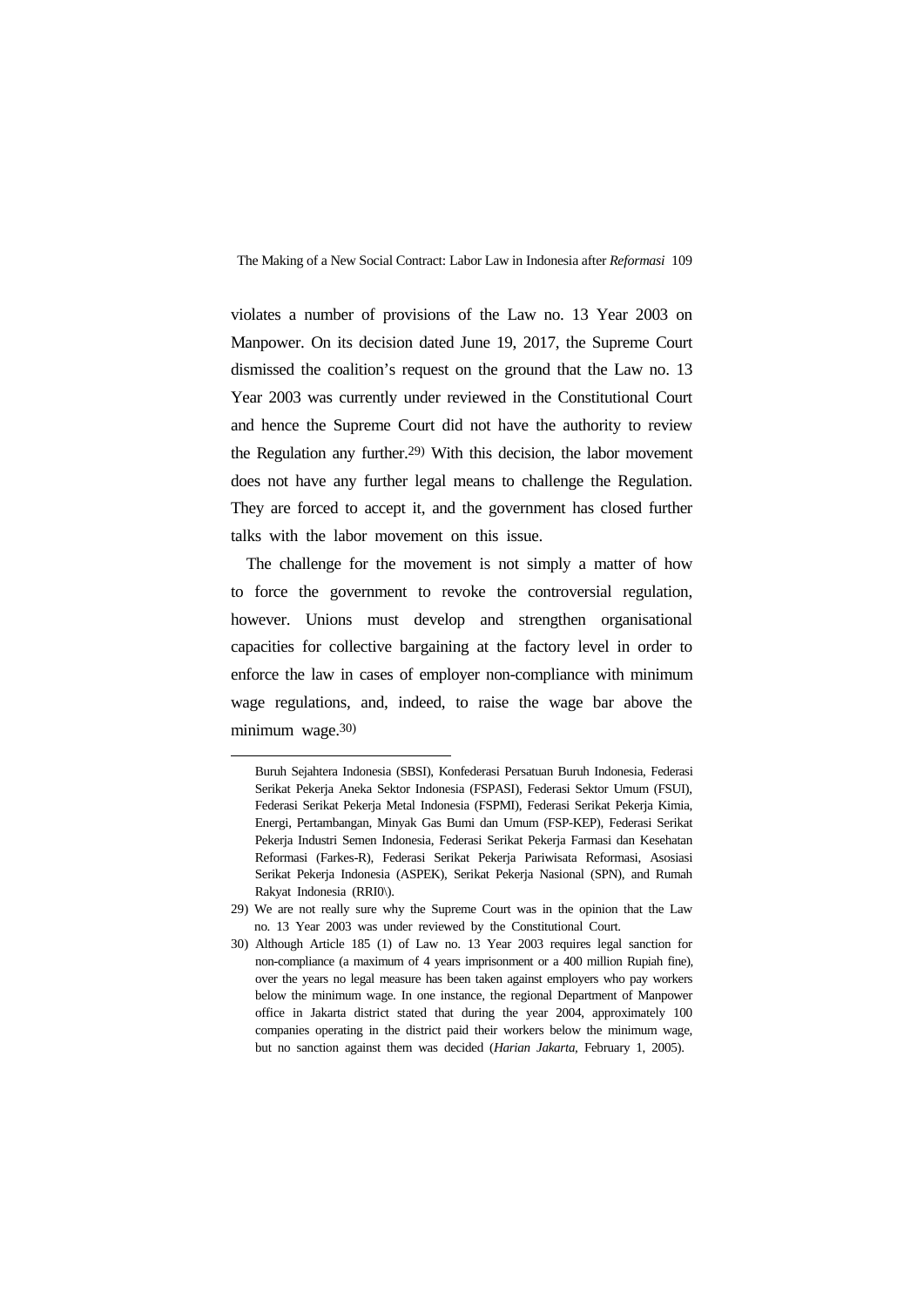## Conclusion

After *Reformasi* in 1998, Indonesia entered a new socio-political landscape that included new economic growth goals and the establishment of a number of democratic institutions. As part of this change, the Labor Law Reform (1998-2006) established a new set of rules of engagement in industrial relations. On paper, these rules respect freedom of association while introducing new employment relationships to integrate Indonesia's labor force into the global market. They also introduce a new labor dispute settlement system that rationalizes the state's institutions under the ideology of the "rule of law." The democratic opening of the reform has provided enough space for the labor movement to exercise its basic rights, but the ensuing process of these legal changes has frustrated the labor movement's efforts to overcome the negative impacts of the global market demands. Thus, despite the participation of union leaders in the formulation of this set of laws, the labor movement has found it difficult to accept them when left to bear and cope with the socio-economic burdens of their implementation (and, nonenforcement).31) Unions have started losing faith in the reform as something that will protect their collective interests.

Indonesia's experience of labor law reform shows that the negotiation between the government and the labor movement to establish labor regulations is an unequal one. The results of it, albeit with labor's participation in the process, are laws with less protection for workers. Instead of providing workers with job security and social

<sup>31)</sup> This trend is similar in other countries. See French 2004; Novick et al. 2009.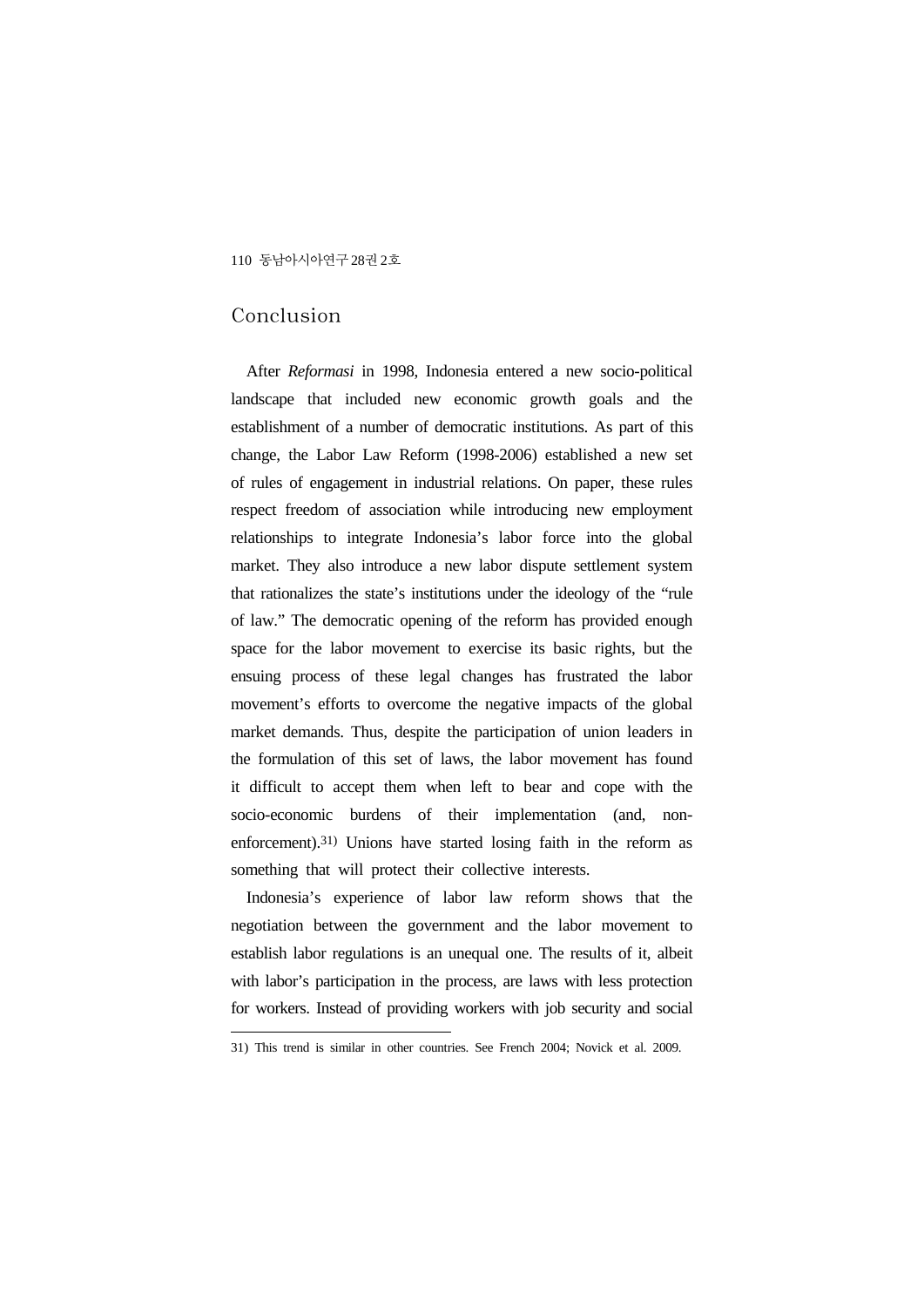protection, the reform enacted these laws to feed the need of global companies for cheap labor, in the name of "economic growth", and the kind of employment such "growth" creates are less secure jobs, i.e. contract-based or outsourcing jobs.

Nonetheless, as this article has shown, the reform does not stop unions from crafting a path to defend member interests. Unions have been trying to moderate the negative impacts of these changes through legal challenges at the Constitutional Court and have developed "alternative ways" to settle disputes, enhance their legal standing, gain social support, and attract the attention of government. Although they are reaping some results from these efforts, the market-oriented legal reform has gradually been stripping their collective power of its ability to pose a meaningful threat to the demands of the global market for cheap labor. Having just begun to organize after 1998, the socio-political landscape of *reformasi* is not providing the best environment for unions to develop their autonomy and progress. Yet in the face of structural barriers under the new laws and the current globalized market, Indonesia's labor movement is still actively seeking new ways to extend their organizing capacities and transform their solidarity to meet future challenges.

## <References >

Alatas, Vivi and Lisa Cameron. The impact of minimum wages on employment in a low-income country: a quasi-natural experiment in Indonesia. *ILR Review* 61(2): 201-223.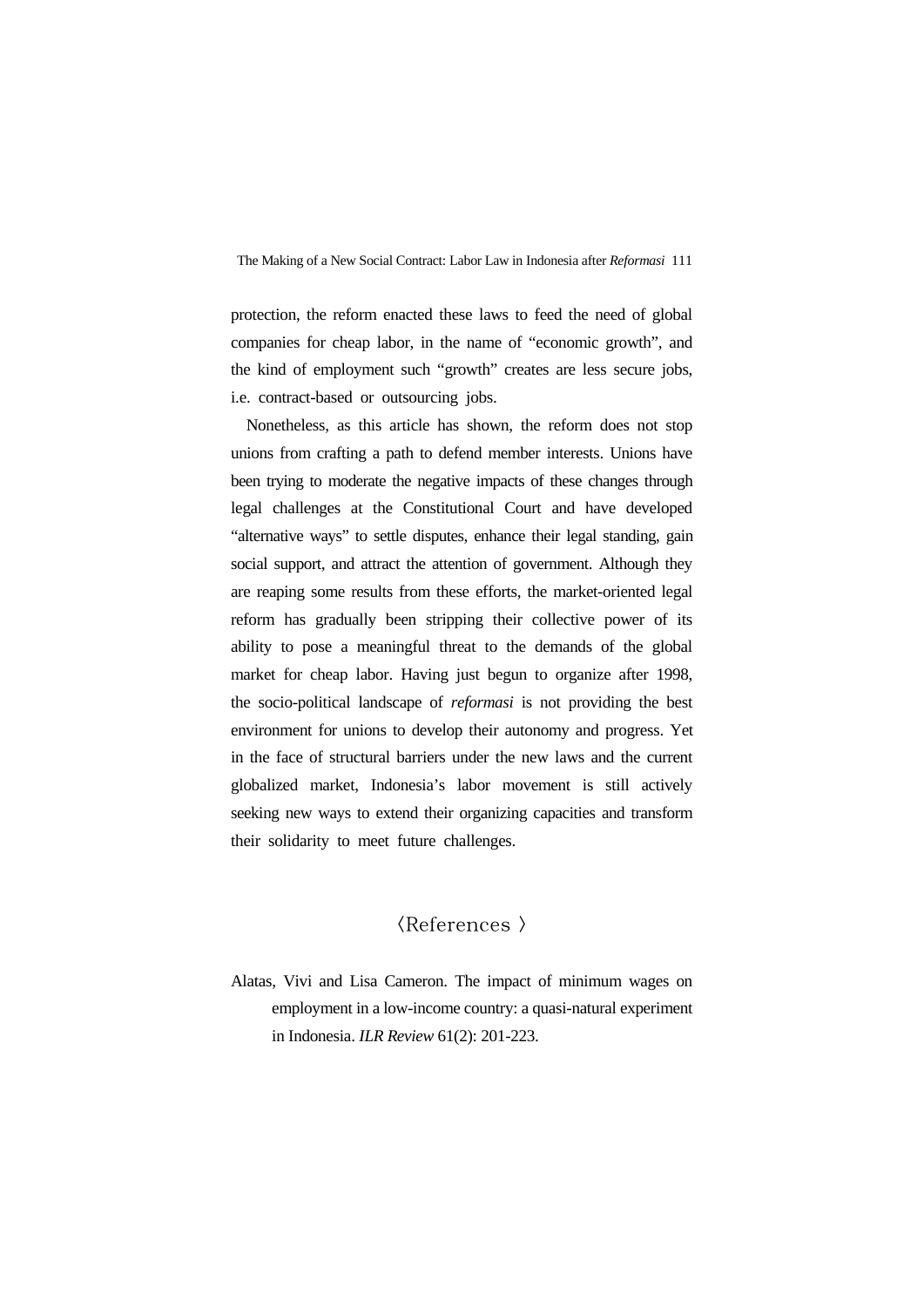- Bappenas. 2003. *Labour market analysis: employment friendly labour policy*. Jakarta: Bappenas.
- Bird, Kelly and Chris Manning. 2008. Minimum wages and poverty in a developing country: simulations from Indonesia's household survey. *World Development* 36 (5): 916-933.
- Breining-Kaufmann, Christine. 2007. *Globalisation and labour rights: the conflict between core labour rights and international economic law*. Oxford/ Portland: Hart Publishing.
- Caraway, Teri. 2004. Protective repression, international pressure, and institutional design: explaining labour reform in Indonesia. *Studies in Comparative International Development* 39 (3): 28-49.

\_\_\_\_\_. 2010. Final report: labour courts in Indonesia. AFL-CIO paper. http://www.aflcio.org/content/download/28061/347451/version/ 1/file/caraway.pdf (accessed on May 5, 2017)

- Carse, Alice and Wanjiru Njoya. 2015. Labour law as the law of the business enterprise. In *The autonomy of labour law*, edited by Alan Bogg, Cathryn Costello, ACL Davies and Jeremias Prassl, pp. 311-335. Oxford/ Portland: Hart Publishing.
- Cook, Maria Lorena. 1998. Toward Flexible Industrial Relations? Neo-Liberalism, Democracy, and Labor Reform in Latin America, *Industrial Relations* 37(3): 311–336.
- Davies, Paul and Mark Freedland. 2007. *Towards a flexible labour market: labour legislation and regulation since the 1990s*. Oxford: Oxford University Press.
- Dhanani, Shafiq, Chowdhury, A., Islam, I. 2010. *The Indonesian labour market: changes and challenges*. London: Routledge.

Ford, Michele. 1999. Testing the limits of corporatism: reflections on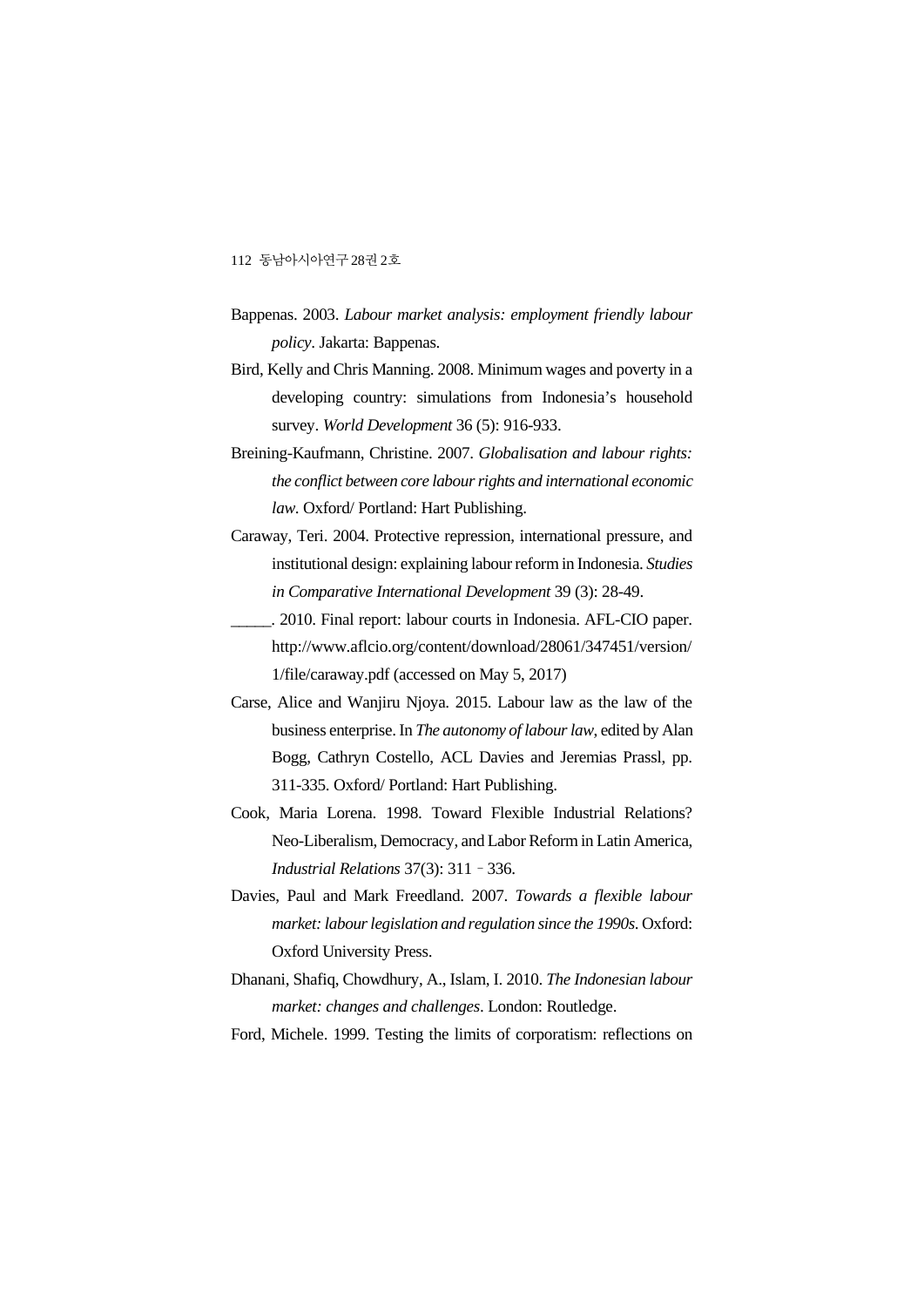industrial relations institutions and practice in Suharto's Indonesia. *Journal of Industrial Relation* 41 (3): 371-392.

- \_\_\_\_\_. 2000. Continuity and change in Indonesian labour relations in the Habibie interregnum. *Southeast Asian Journal of Social Science* 28 (2): 59-88.
- French, John. 2004. *Drowning in laws: labor law and Brazilian political culture*. Chapel Hill: University of North Carolina Press.
- Gallagher, Mary and Baohua Dong. 2011. Legislating harmony: labor law reform in contemporary China. In *From iron rice bowl to informalization: markets, workers, and the state in a changing China*, edited by Saroh Kuruvilla, Ching Kwan Lee and Mary Gallagher, pp. 36-60. Ithaca: Cornell University Press.
- Gray, Cheryl W. 1991. Legal process and economic development: a case study of Indonesia. *World Development* 19 (7): 763-777.
- Hadiz, Vedi. 1997. *Workers and the state in New Order Indonesia*. London/New York: Routledge.
- Hurst, William. 2014a. Nascent protection in emerging giants: struggles to judicialize labor rights in China and Indonesia. In *Law and development of middle-income countries: avoiding the middle income trap*, edited by Randall Peerenboom, Tom Ginsburg, pp. 270-287. New York: Cambridge University Press.
- \_\_\_\_\_. 2014b. Indonesia's court of industrial relations: context, structure, and a look at Surabaya cases. *Indonesia* 97 (April): 29-54.
- Ikhsan, Mohammad. 2004. Flexible market will solve manpower issues. *Jakarta Post*, 31 December.
- ILO (International Labour Organisation). 1999. *Demystifying the core conventions of the ILO through social dialogue: the Indonesian*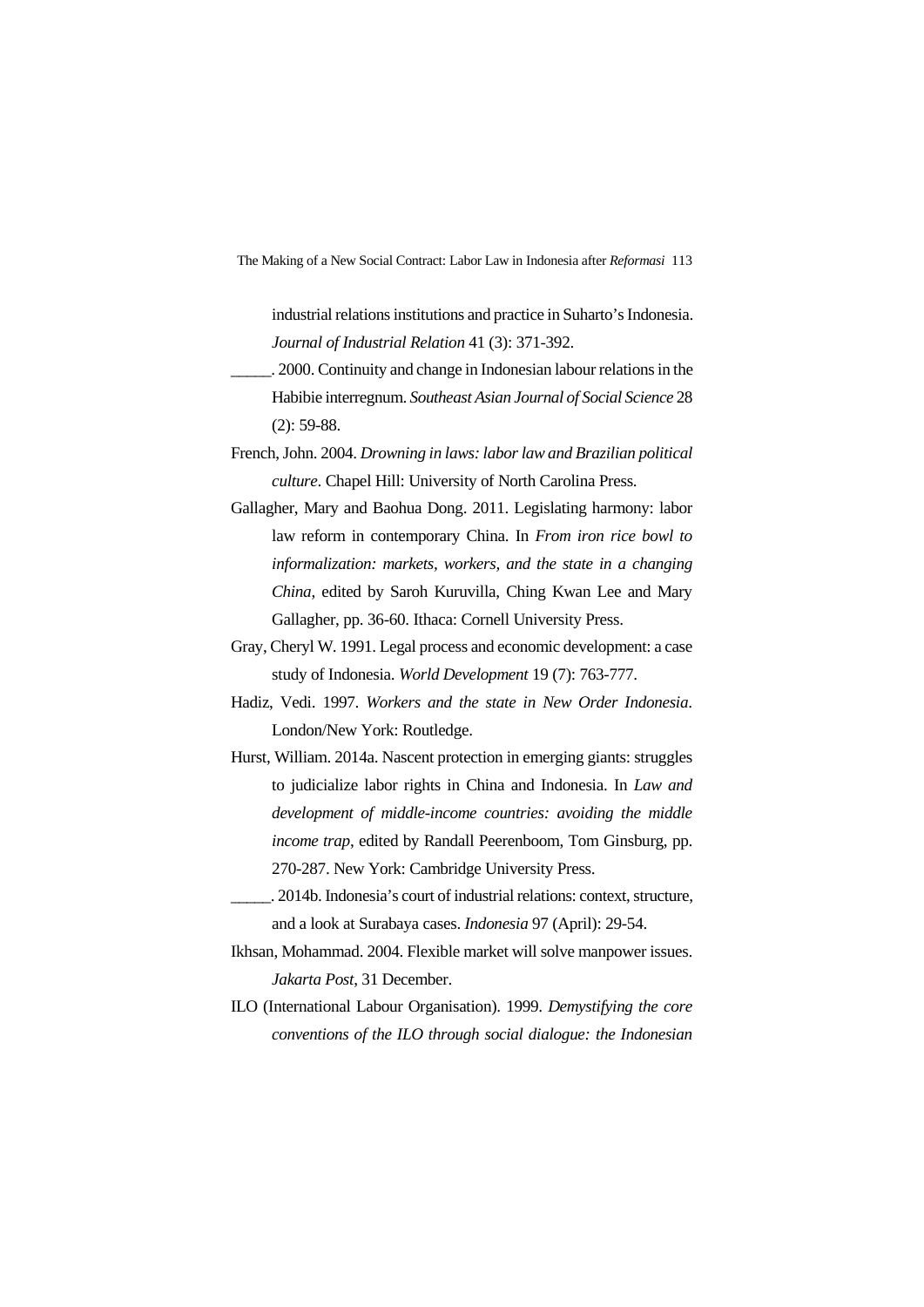*experience*. Jakarta: ILO Jakarta Office

- Isaac, Joe and Sari Silalaksmi. 2008. Trade union in Indonesia: from state incorporation to market orientation. In *Trade Unions in Asia: An Economic and Sociological Analysis*, edited by John Benson and Zhu Ying, pp. 236-255. New York: Routledge.
- Juliawan, Benny. 2011. Street-level politics: labour protests in post-authoritarian Indonesia. *Journal of Contemporary Asia* 41 (3): 349-370.
- Klare, Karl. 1982. Critical theory and labor relations law. In *The politics of law: a progressive critique*, edited by David Kairys, pp.65-88. New York: Pantheon Books.
- Lee, Ching Kwan. 2007. Is labor a political force in China? In *Grassroots political reform in contemporary China*, edited by Elizabeth Perry and Merle Goldman, pp. 228-252. Cambridge: Harvard University Press.
- Lindsey, Tim and Teten Masduki. 2002. Labour law in Indonesia after Soeharto: *reformasi* or replay? In *Law and labour market regulation in East Asia*, edited by Sean Cooney, Tim Lindsey, Richard Mitchell and Ying Zhu, pp. 27-54. London/ New York: Routledge.
- Manning, Chris. 2003. Labor policy and employment creation: an emerging crisis?. Technical Report no. 110. Jakarta: Partnership for Economic Growth.
- \_\_\_\_\_. 2004. Labour regulation and the business environment: time to take stock. In *Business in Indonesia: new challenges, old problems*, edited by M. Chatib Basri and Pierre van der Eng, pp. 234-249. Singapore: Institute of Southeast Asian Studies.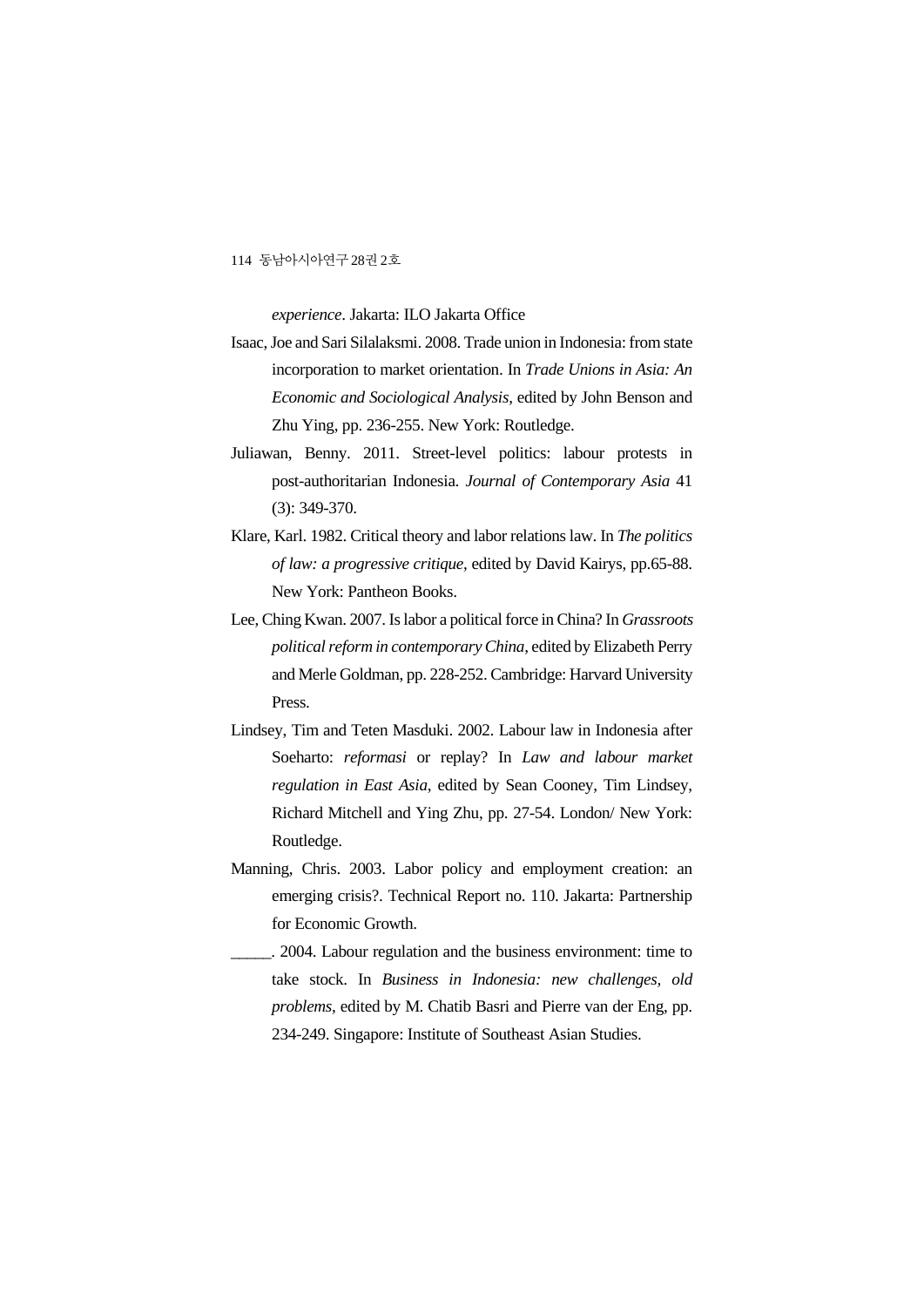- Manning, Chris and Kurnya Roesad. 2007. The Manpower Law of 2003 and its implementing regulations: genesis, key articles and potential impact. *Bulletin of Indonesian Economic Studies*, 43 (1): 59-86.
- Mishra, Satish. 2004. Indonesian economic outlook: old habits die hard. *Jakarta Post*, 31 December.
- Mitchell, Richard; Petra Mahy, and Peter Gahan. 2014. The evolution of labour law in India: an overview and commentary on regulatory objectives and development. *Asian Journal of Law and Society* 1(2): 413-453.
- Mufakhir, Abu. 2014. "Grebek pabrik" in Bekasi: research note on unions' mobilisation strategy. In *Worker activism after reformasi 1998: a new phase for Indonesian unions?,* edited by Jafar Suryomenggolo, pp. 93-114. Hong Kong: AMRC.
- Murphy, Ann Marie. 2012. Democratization and Indonesian foreign policy: implications for the United States. *Asia Policy* 13: 83-111.
- Novick, Marta; Miguel Lengyel and Marianela Sarabia. 2009. From social protection to vulnerability: Argentina's neo-liberal reforms of the 1990s. *International Labour Review* 148 (3): 235-252.
- Sukma, Rizal. 2011. Do new democracies support democracy? Indonesia finds a new voice. *Journal of Democracy* 22 (4): 110-123.
- Tekle, Tzehainesh. 2010. Labour law and worker protection in the South: an evolving tension between models and reality. In *Labour law and worker protection in developing countries*, edited by Tzehainesh Tekle, pp. 3-47. Oxford/ Geneva: Hart Publishing and International Labour Organization.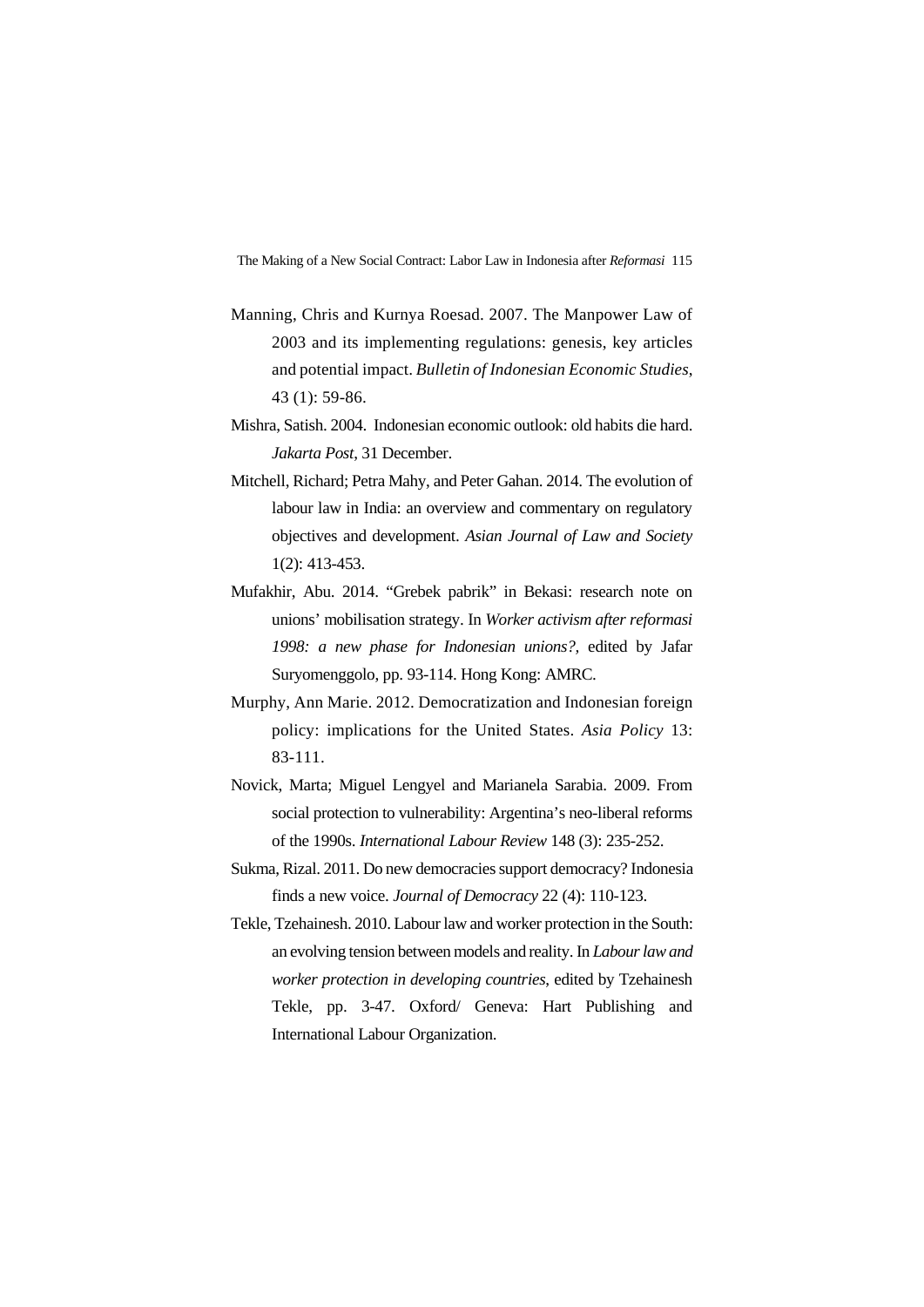- Teitelbaum, Emmanuel. 2011. *Mobilizing restraint: democracy and industrial conflict in post-reform South Asia*. Ithaca: ILR Press, Cornell University Press.
- Tjandra, Surya. 2003. Labour law reform deny workers a safety net. *Jakarta Post*, 26 March.
	- \_\_\_\_\_. 2007. Industrial relations court in Indonesia, quo vadis?: several preliminary findings. Paper presented at the International Conference on Tribute to Professor Daniel S. Lev, University of Washington School of Law, Seattle, 27-28 February.

\_\_\_\_\_\_. (ed.). 2009. *Hakin Ad-hoc menggugat: catatan kritis pengadilan hubungan industrial*. Jakarta: TURC.

\_\_\_\_\_. 2016. Labour law and development in Indonesia. Unpublished Ph.D Thesis, Leiden University.

- Vranken, Martin. 2009. *Death of labour law? Comparative perspective*. Melbourne: Melbourne University Press.
- Watson, Alan. 1996. Legal transplants and law reform. *The Law Quarterly Review* 92: 79-84.

(2018.04.14. 투고, 2018.04.18. 심사, 2018.05.14. 게재확정)